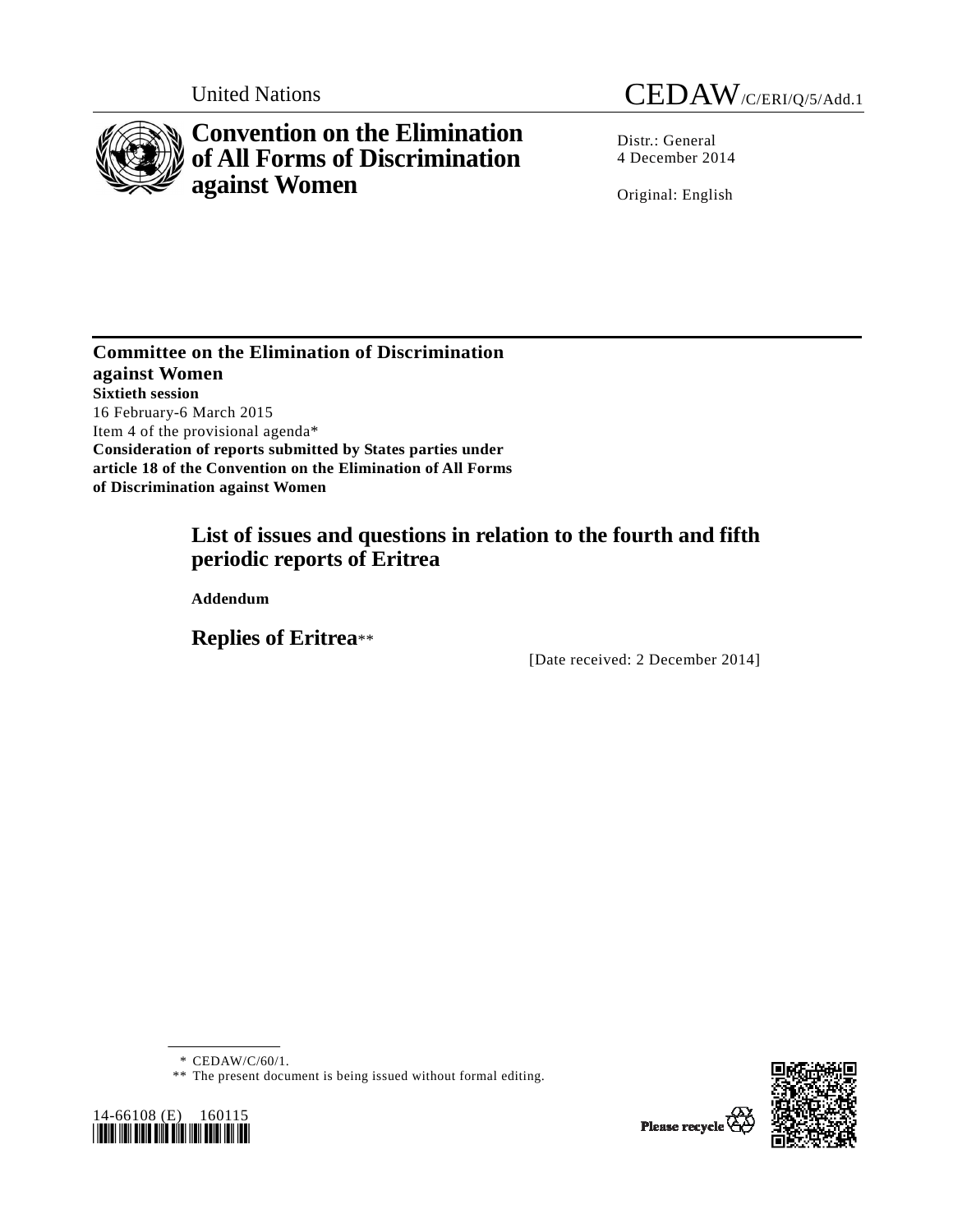# **General**

1. CEDAW as a UN convention on the elimination of all forms of discrimination against women intends to cover critical measures that bring all government sectors on board. Therefore, the fourth and fifth reports cannot be prepared without the extensive participation of all key stakeholders i.e. all line ministries namely; education, health, agriculture, labour and human welfare, local governments, justice, local NGO's, Media, gender focal points within the ministries and private sector institutions, women members of Zoba Assemblies and local governments and most of all women members organized under the National Union of Eritrean Women (NUEW).

In the process of preparing the report, a steering committee was set from the National Union of Eritrean Women (NUEW), the line ministries, youth and workers organizations etc. The steering committee did agree by consensus to be chaired by the NUEW and has approved to conduct monthly meeting till the report was finalized. The Chair was also given the opportunity to call additional meetings as required.

The task of the steering committee was identified to:

- Look upon the provisions of CEDAW and the reporting guidelines
- Identify and commission a lead gender consultant and prepare terms of reference (TOR)
- Provide input for the preparation of the fourth and then fifth CEDAW Report
- Inform and request cooperation from the public sectors in generating required information
- Call for the gender focal persons of the public sector to inform the task and request their cooperation.
- Call a request of cooperation from the civil society organizations, such as the NCEW, NYS, National union of the disabled…., Eritrean Credit Program, National associations of Nurses and teaches and Sport commission.

Based on the TOR, the fourth and fifth CEDAW draft report was guided by the local consultant. In the process of preparation, data was collected, input of all pertinent ministries requested, discussion sessions at different levels organized, local NGO's involved, women interest groups and professionals involved and national workshops were finally organized to present the findings, cross check outputs and finalize the document.

Eritrean women are of course aware of their rights under the Convention, for it has been on board since its ratification. The process of preparation of the report by itself is a learning curve and an awareness raising opportunity since it pretty much involves women at various levels. On top of this, the convention as well as all periodic reports are used as awareness raising documents and are part of public awareness program by government institutions, the NUEW involving its high-level central committee members reaching women circles at village level, all gender focal points across the board etc. through workshops, seminars and training of trainers programs.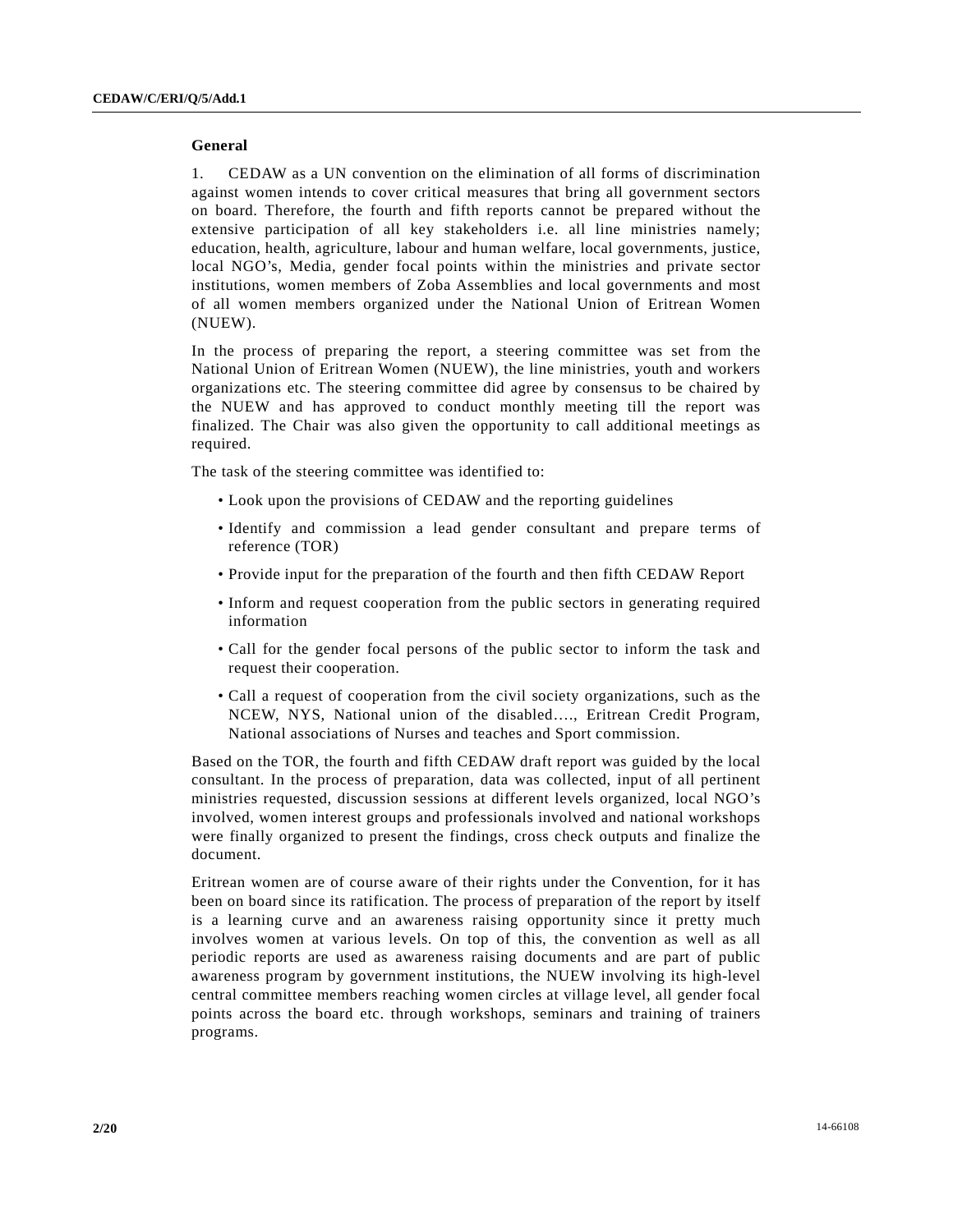Besides, Eritrea has been working earnestly to consolidate the awareness of CEDAW amongst the population at large, and due to the establishment of NUEW focal persons in all the public sector institutions, a continuous effort of dissemination of the basic principles of human rights, the CEDAW, the CRC are held via workshops and discussions has been undergoing. Conferences have been conducted to take stock of what have been achieved and challenges faced on the occasion of twenty-fifth and thirtieth anniversary of NUEW in 2005 and 2009 respectively, where critical areas of concern on women and education, health, access to land and the rural girl, employment and informal economic activity, access to credit and loan, political and decision making etc…has been thoroughly evaluated and discussed. Of course, the achievement scored and challenges faced have been incorporated in the fourth and fifth reports.

The fourth and fifth Report is in the process of translation to be widely disseminated to the general public.

# **Legislative and institutional framework**

2. The provisions and the spirit of CEDAW are in tandem with the provisions of the Eritrean Constitution and other transitional laws when it comes to women's rights, the gender bond is inseparable. Proclamation 1/of 1991 (proclaimed right after independence) was the first legal instrument which has repealed all discriminatory laws and regulation. The macro policy of 1994, the national charter of PFDJ1 the ruling party 1994, Eritrean Constitution of 1997, (as indicated in detail in the previous periodic reports) are also the main legal and policy instruments, that clearly prohibited any act of discrimination against Eritrean women magnifying their rights and the noble place and value of Eritrean women in our society. Therefore, we can say that the provisions of CEDAW are incorporated within Eritrean laws. There is no obstacle in gaining access to justice by women and the domestic courts are ruled by the transitional laws and work on the bases of these laws and social values, which are in favour to women's rights.

Eritrea has ratified the CEDAW in 1995. Like many other international conventions that Eritrea has signed, CEDAW is not strictly part of the national legal system as yet. This would only be attained upon completion of a current MoJ project to (i) Harmonize and consolidate Eritrean Laws"; and (ii) "to consolidate international instruments, treaties and agreements signed or acceded to by Eritrea. The Ministry of Justice is working on it.

It is also good to note that every nation has its own legal system and procedures and as previously in 2006 response clarified, Eritrea follows dualist approach whereby national laws prevail over others. Nonetheless, when it comes to women's rights our laws are in tandem with the convention and we do not observe any conflict of interest.

3. The revision and preparation of the civil and penal codes are still underway, nonetheless, all the provisions of the transitional laws with regards to women's right in all aspects of life, (marriage law, nationality act, right to own land, rights to education and health, prohibition of stereotyped traditions, labour law, prohibition

<sup>1</sup> Peoples' Front for Democracy & Justice.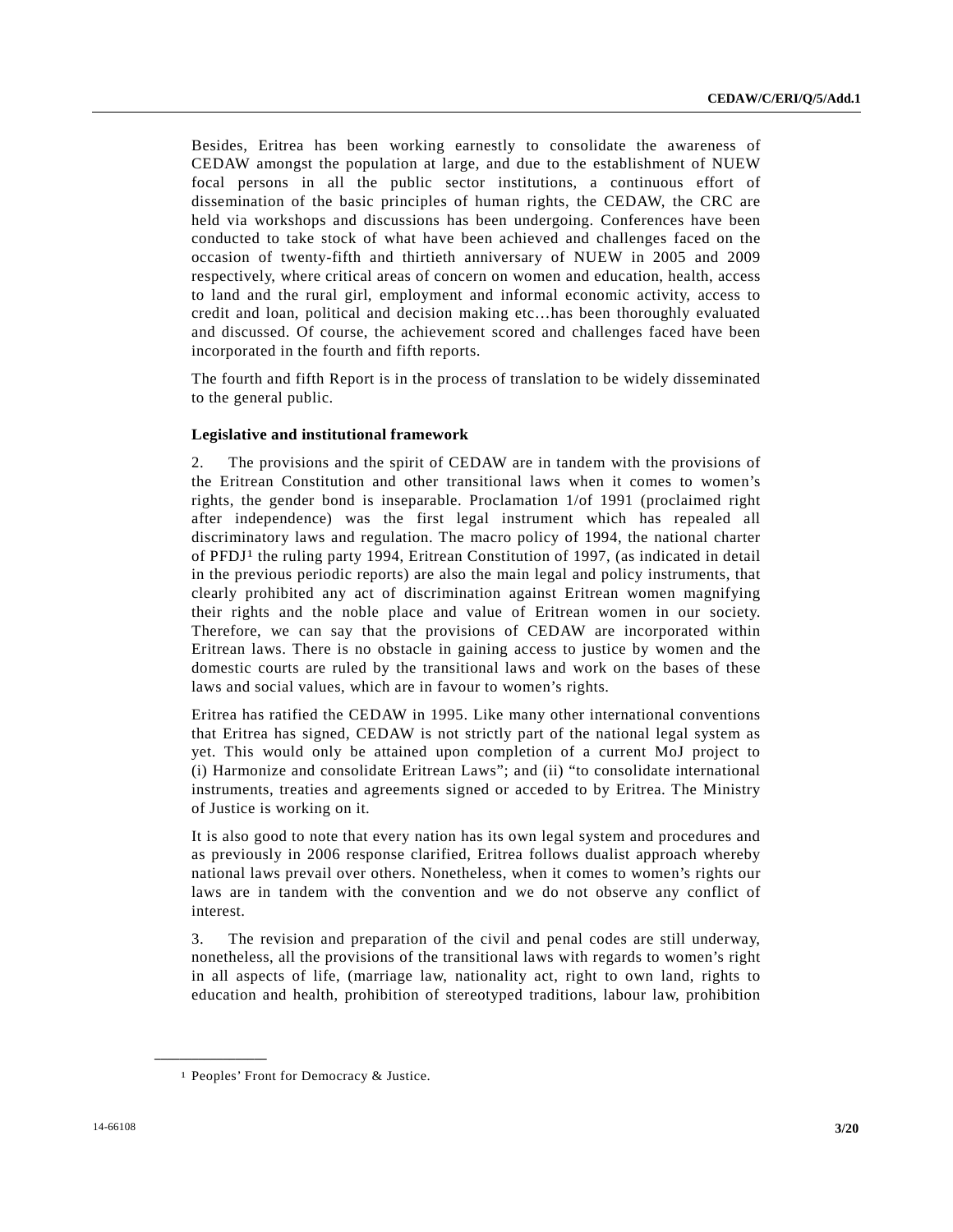of FGM2 etc.) are currently effective and have also been incorporated in the draft civil and criminal codes.

#### **National machinery for the advancement of women**

4. NUEW organizational coverage is extensive; it reaches over 90% of all villages in the six regions cutting across all ethnic groups in the country. Every woman and young girl above 16 years of age is organized under its umbrella ranging 300,000 members.

It was through the Presidential Notification of 1995, the NUEW has been mandated to act as the national machinery for the advancement of women and represent the government of the State of Eritrea with regards to women's issues both locally and internationally. These have given the Union an effective organizational capacity to fulfil its mandate as women's machinery. The GSE<sup>3</sup> have allocated more than 30% of the NUEW budget and is also been the beneficiary of the United Nations Development agencies fund to undertake various programs and projects and building its human resource capacity.

A key objective of the National Policy on Gender is to ensure that gender issues are integrated in the national development process. This means, first and foremost, that national, sectoral, regional and local development programs and initiatives are gender responsive. The UN agencies have supported, NUEW as well as a crosssectoral range of institutions to undertake gender analysis, planning, budgeting, monitoring and evaluation.

The NUEW has been actively engaged in guiding and supporting mainstreaming gender in the public sectors. With the support of UN agencies an evaluation and impact assessment was conducted to assess women's advancement and gender equity from 2007-2011 by independent consultants. Implementation of the convention is monitored by the focal persons within the ministries and NUEW.

With the support of local and international gender consultants, the NUEW reviewed the policies, frameworks and program documents aiming at strengthening key government ministries in gender mainstreaming activities and addressing the gaps that exist at the national level in gender related issues and whether development programs and initiatives are gender responsive. It also encourages ministries to prepare sex disaggregated data and to use systematic analysis of gender issues. Detailed case studies of gender mainstreaming experiences of various key ministries i.e. the Ministry of Education, Health, Agriculture, Land Water and Environment, and Ministry of Information has been conducted. Gender concept and mainstreaming orientation has been convened amongst Ministries of Transport and Communication, Trade and Industry, Energy and Mining, Tourism, and Finance.

<sup>2</sup> Female Genital Mutilation.

<sup>3</sup> Government of the State of Eritrea.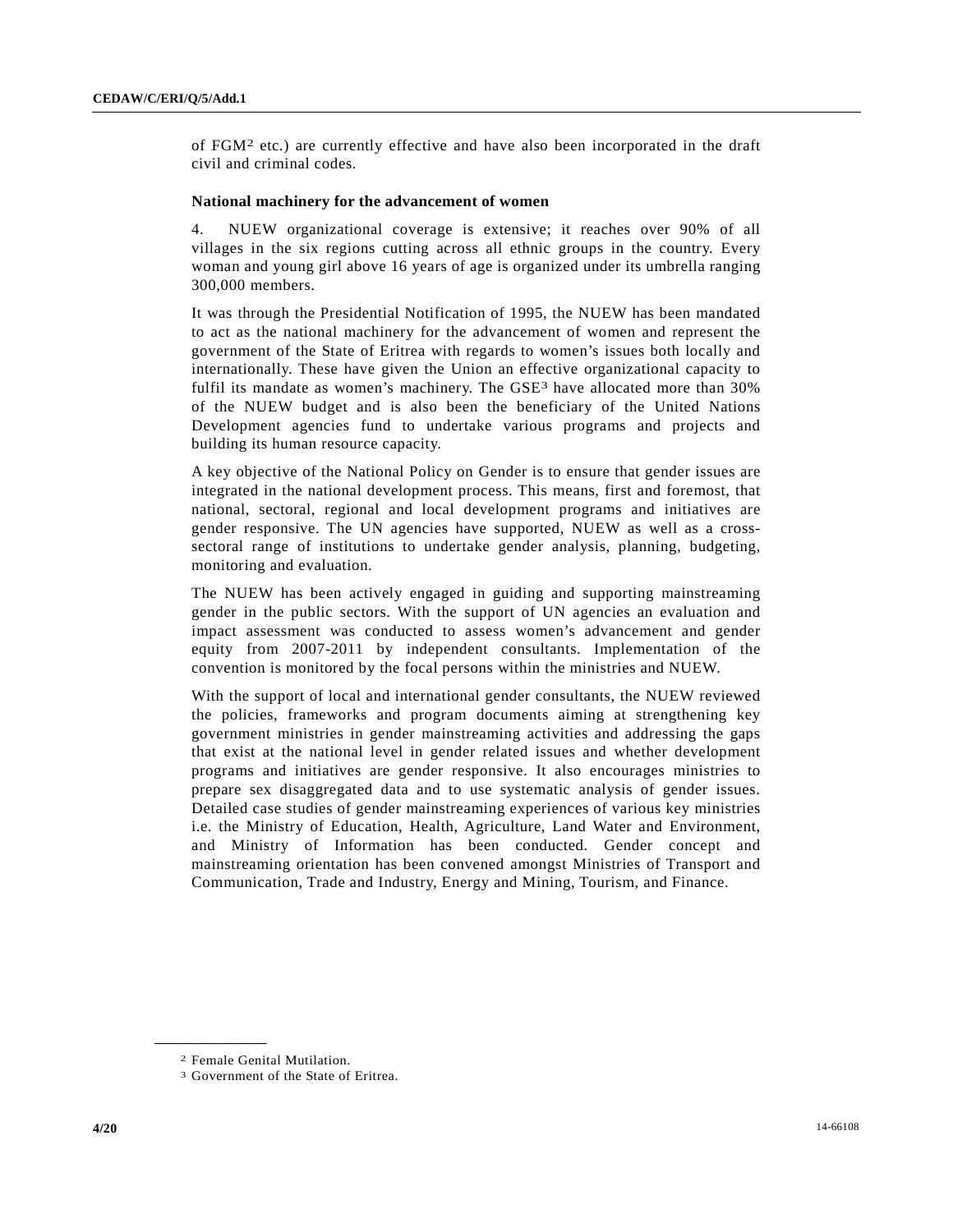| Ministry                           | Conduct<br>Gender<br>Sensitization<br>Training | Appointed<br>Gender Focal<br>Point | Developed<br>Gender<br>Mainstreaming<br><b>Strategy</b> | Developed<br><b>Action Plan</b> |
|------------------------------------|------------------------------------------------|------------------------------------|---------------------------------------------------------|---------------------------------|
| <b>Transport and Communication</b> |                                                |                                    |                                                         |                                 |
| Trade and Industry                 |                                                |                                    |                                                         |                                 |
| Mine and Energy                    |                                                |                                    |                                                         |                                 |
| Information                        |                                                |                                    | ✔                                                       |                                 |
| Education                          |                                                |                                    |                                                         |                                 |
| Health                             |                                                |                                    |                                                         |                                 |
| Agriculture                        |                                                |                                    |                                                         |                                 |
| Land, Water and Environment        |                                                |                                    |                                                         |                                 |
| Tourism                            |                                                |                                    |                                                         |                                 |
| Justice                            |                                                |                                    |                                                         |                                 |
| Finance                            |                                                |                                    |                                                         |                                 |

**Table 1**: Gender mainstreaming activities carried out in key Ministries.

*Source*: *NUEW 2012*

Six ministries, namely Ministry of Health, Ministry of Agriculture, Ministry of Transport and Communication, Ministry of Education, Ministry of Trade and Industry and Ministry of Land, Water and Environment have posted a gender focal point.

Significant progress has been achieved in mainstreaming gender in key ministries and pursuing advocacy. Appointing gender focal persons at ministries, designing strategy and action plans and putting systems and structures for mainstreaming gender at ministries will assist in sustaining the progress made so far and institutionalizing approaches to policy implementation.

Six priority areas of concern have been identified in the NGAP4 of 2003-2008 i.e. (1) education and training; (2) improving women's health; (3) improving economic status; (4) advancement of women in power and decision making; (5) participation of women in environment; (6) strengthening the human rights of women (eliminate violence against women, support women in situations of conflict). The program have been under implementation since, impact analysis has also been conducted resulting in commendable outcome, which is enshrined in sector reports compiled under the fourth and fifth periodic reports. NUEW was following and monitoring its implementation in collaboration with the pertinent sectors. In the occasion of twenty-fifth and thirtieth anniversary of NUEW, a thorough assessment on the achievements, progress made in each aspect and the challenges encountered have been conducted.

<sup>4</sup> National Gender Action Plan of 2003-2008.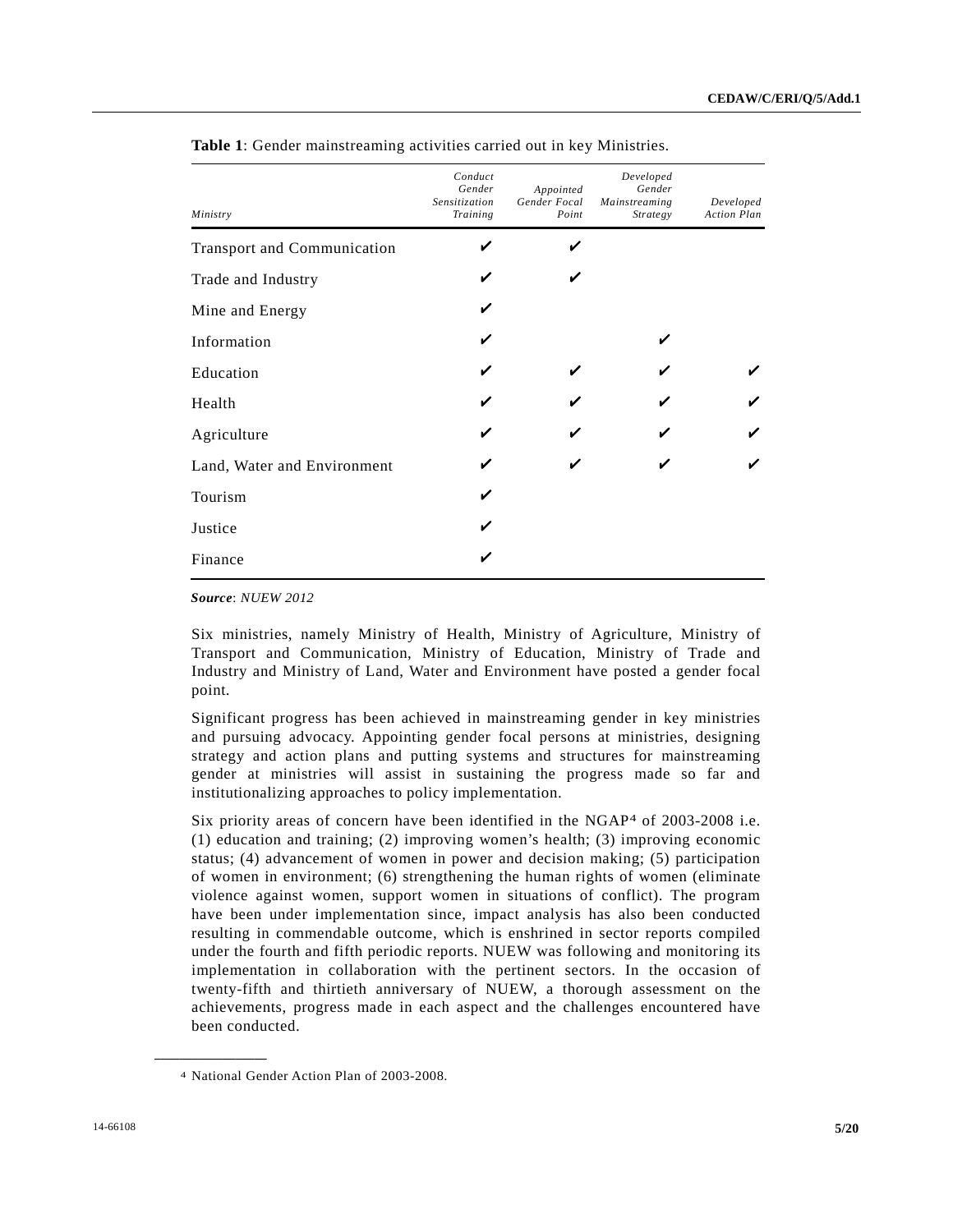# **Temporary Special Measures**

5. It is a policy of the government of the state of Eritrea. Taking temporary special measures to enhance women's participation indifferent aspects of education, local governments, community courts etc. has been an ongoing activity. At least 30% of seats in the public sector are reserved for women.

#### **Stereotypes and harmful practices**

6. Stereotyping and harmful practices basically or historically emanate from the feudal system and economic backwardness of a society. With socio-economic development and prosperity, with the booming of education and health opportunities, the well-entrenched mindset against women and the girl child eventually disintegrates. Hitherto, women were discriminated on the basis of sex in Eritrea, portrayed in the myth and proverbs that belittle the role of women and discriminate her from participating in all walks of life. Today, it is a MUST to send a girl child to school; constitutionally and legally any idea and practice that thwart women's right is prohibited; textbooks have become gender sensitive, FGM5 has been legally prohibited, all myth and proverbs have been discarded. Hence, we can say that a well-grounded base for equal right for women is laid.

Access to sport and recreation is familiar in the cities, however, it was not practical in rural and semi urban. During the reporting period fourth and fifth, certain developments were achieved across the board. The Sport Commission of Eritrea (SCoE) launched its first constitution in November 2003 that empowered its institutional capacity and mandate. The constitution focuses on women by stating "whereas *national sport provides equal opportunity for all citizens, it shall particularly encourage the participation of women and enable them to identify their potential talents. Women, who constitute half of the population, need special focus on ensured rights in order to make them eligible actresses in any national activities and endeavours. National sport is one of the windows of opportunity whereby women can participate and prove their mental and physical development. In view of the national principle, the role of women can play in making sport community-based is also clear and vivid*.

Women are today elected members of the leadership of Football Federation, Athletics Federation and Cycling Federation. At least one woman is elected member in the executive board in all federations to head the women's affairs bureau which has currently injected a major input towards the development of women participation in sport and other recreation activities. The role and mandate of the women's affairs office in all federations is clearly stated as:

- Follow and campaign for the participation of women;
- Prepare action plans to promote and enhance the role of women in sport and follow their implementation;
- Look for ways to develop the education and training of women;
- Follow international games Olympic, cycling and football for women clubs.

<sup>5</sup> Female Genital Mutilation.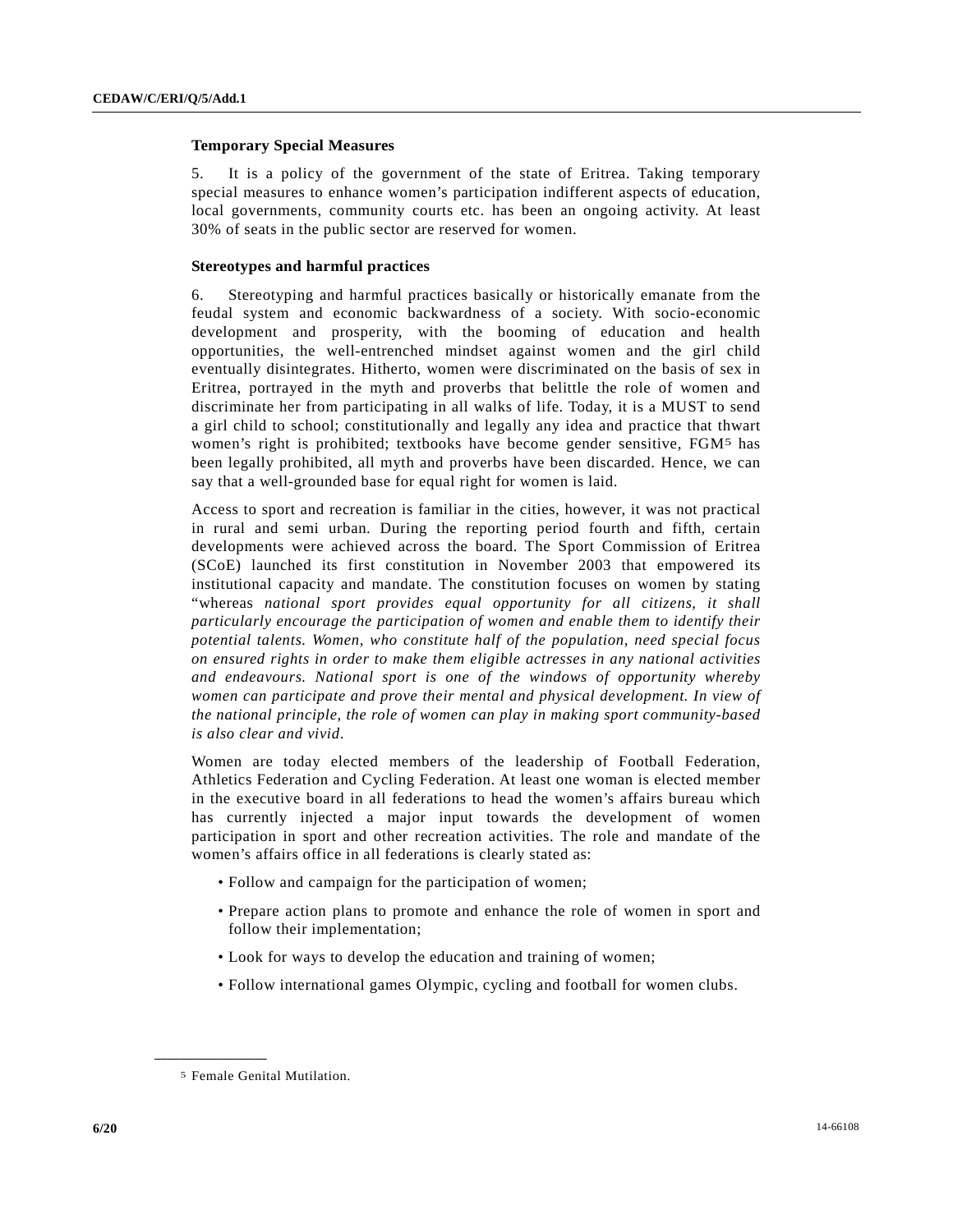The ongoing encouragement has resulted to new athlete runners both cross country, half marathon, 1000-5000 m runners and within a short period of time and have managed to participate in international 5000 m contest in Europe.

Cycling is another area where female cycling teams in all regions are already established, games organized and out of the best players a national team has already been formed. The team participated in South Africa female cycling contest in 2012 and stood eighth. In 2013, the same team participated in Cairo stood first and became Champion Africa. This was amazingly path-breaking achievement for Eritrean women cyclists.

In the area of football, the approach is quite different. A new program named "grass roots" involving community (parents), regional administration and the schools that made football a community based was introduced. About 11,000 children from 6-12 age group across the country are now organized under this program. Girls comprise 12%. They are organized in 38 football teams.

A total of 37 female referees and lines women (previously restricted to men) are trained to take care and run the football games across the country for first and second divisions and the federal level female football contest as well. Eritrea has also three International qualified female referees. The impact of the sport policy is therefore massive. It abolishes discrimination and exclusion of girls in sports and enables to trespass patriarchal social norms thereby allowing girls to come in front and show their talents.

#### **Violence against Women**

7. The GSE has worked hard to complement the different sectors, such as the Ministry of Education, Health, Local Government, Justice and NUEW to fight violence against women. A participatory, community based and multi-disciplinary approach has been used in the effort eradicate VAW from the country.

The coordinated effort includes:

- Development/adoption of legal literacy training materials/manuals.
- Providing legal literacy training at different levels.
- Training for developing knowhow about FGM and advocacy campaign
- National advocacy campaign against VAW during the 16 days of activism.
- Developing IEC materials, including drama shows, TV and radio shows regarding GBV/VAW
- Training judges, community judges and law enforcement personnel on jurisprudence of equality.

Workshops were conducted for community and court judges, lawyers and members of the police force, sub-regional leaders, high school students, public service employees, assembly members, community members, NUEW and NUEYS leaders and members of PFDJ on jurisprudence of gender equality.

The training dealt with the rights on reproductive health, enforcement of Proclamation No. 158/2007 that bans FGM, international conventions such as CEDAW and conventions on the rights of the child (CRC), and the rights enshrined in the family law part of the Transitional Civil Code of Eritrea. IEC materials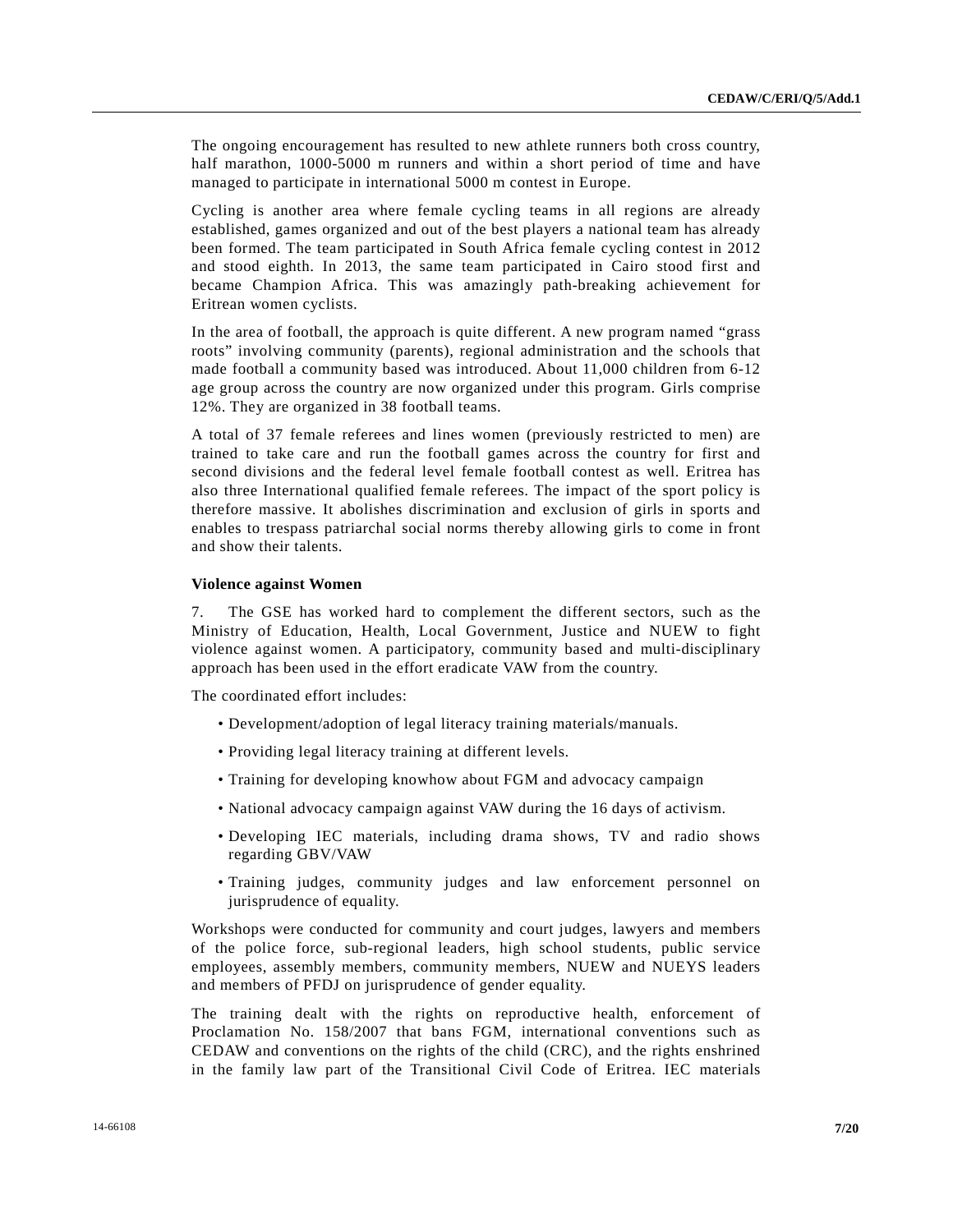regarding GBV/VAW have been developed such as NUEW AGEZO women's magazines and calendar, post cards, agendas, posters, and banners for gender promotion purposes. Print and on air mass-media, including radio and state TV broadcast were also used to bring VAW issues into the public debate Moreover, popular art, literature and music has been used as one of the powerful mediums of change.

Due to lack of a well-developed mechanism for collecting data, detailed information on the form and extent of violence are not available.

Corporal punishment of women and girls were abolished by law in Eritrea.

# **Trafficking and exploitation of prostitution of women**

10. "*Trafficking in persons*" pursuant to Article 605 of the Transitional Penal Code of Eritrea (TPCE), is defined as "*any person who procures gain or gratifies the passions of another by trafficking in women or infants and young person by seducing, enticing, inducing to engage in prostitution even with their consent, keeps the victim in disorderly house or to let out for prostitution*". Moreover, by virtue of Article 607 it also includes making of "arrangement or provisions of any kind for trafficking in women or infants and young persons". The term "persons" means, natural human being or legally established entities. Article 605 and 607 intend to render special protection against trafficking of women regardless of age and extend special legal frameworks of safeguard to infants and young persons of sexes. According to Article 52(1) of the TPCE "infant" are children who have not attained the age of 12 (twelve) years. By virtue of Article 53(1) "young persons" are those who are between the age of 12 (twelve) years and 15 (fifteen) years old.

Pursuant to Article 604 of the TPCE, "Prostitution" is defined as "any person who gains or makes a profession of or lives by procuring or on the prostitution or immorality of another, or maintains, as a landlord or keeper, a disorderly house …". Furthermore, by virtue of Article 605 the term "prostitution" includes any person who traffics women or infants and young person to procure gain or gratifies the passions of another by seducing, enticing, inducing to engage in prostitution even with their consent; keeps the victim in disorderly house or to let out for prostitution. The TPCE does not provide provision that per se criminalizes prostitution but, criminalizes the person who gains or makes profession or procures income from prostitution.

The penalty against any person convicted of trafficking women, infants and young persons, varies with or without aggravating circumstances and may be punished with rigorous imprisonment not exceeding five years and a fine not exceeding ten thousand Nacfa.6 In case there is concurrent illegal restraint of the victim and aggravating circumstances, such as the victim is under 15 years of age, wife of a descendant of the offender, adopted child, child of the offender's spouse, offender's brother or sister, offender's ward, entrusted to the offender's custody or care, offender taken unfair advantage of the physical or mental distress of the victim, offender's position as protector, employer, teacher, landlord, creditor or of any other like situation, offender made use of trickery, fraud, violence, intimidation or coercion, misused authority, professional procurement, residence of the victim is unknown, victim driven to suicide by shame, distress or despair; the punishment

<sup>6</sup> Nacfa is Eritrean official currency.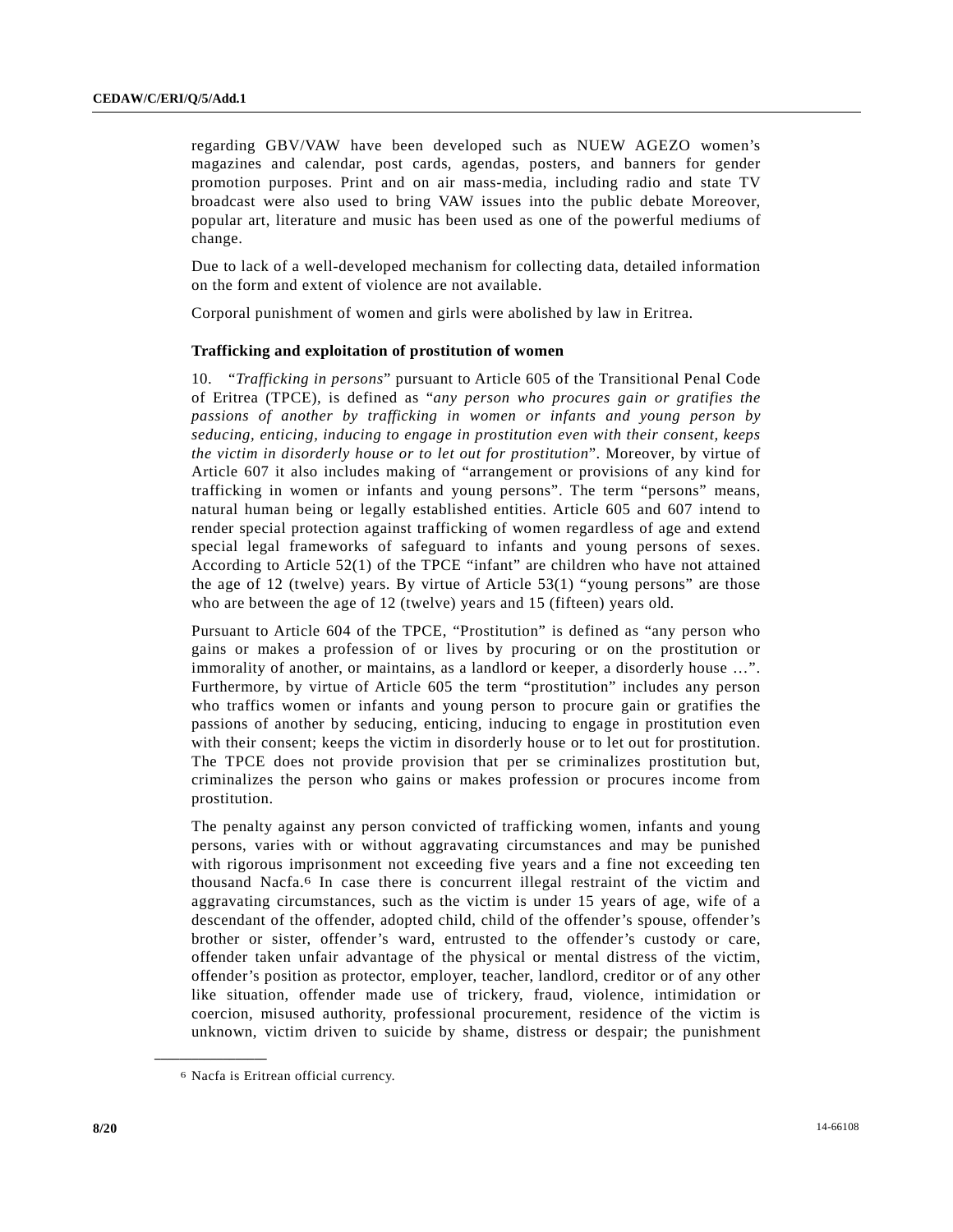shall be rigorous imprisonment from 3-10 years and fine not exceeding twenty thousand Nacfa. Nevertheless, a person convicted for merely arranging or providing information or mechanisms for trafficking in person may be penalized with simple imprisonment that might reach up to three years.

A person who is criminally liable for the commission of prostitution is (a) professional procurements of prostitution for gain (b) seducer (c) enticer (d) inducer and (e) landlords or keepers of house for the purpose of prostitution.

According to Article 605(a) of the TPCE, the victims of trafficking and prostitution are not subject to liability even if an offender adduces their full consent to be trafficked and prostituted. Trafficking in persons and professional procurements of prostitution is regarded as a public offence, hence, the victim is represented by the public prosecution.

The customary law of Eritrea also plays a great role and gives special protection to victims of trafficking and prostitution. A victim of seduction or any sexual outrage must immediately report, save exceptional circumstances, to the chief or administrator of a village, traditional judiciary, elders or tribal leadership with the aim of punishing the offender.

There are criminal and civil redress available to victims of trafficking and prostitution. The civil redress is sought by the victim or guardian. The civil damage or extra contractual (tort) against an offender, depends on quantifying the damage materially or pecuniary and includes moral and future damages. In case of customary laws compensation varies depending on age and marital status, the flat rate compensation varies from twenty thousand up to hundred thousand Nacfa.

Reparation and restitution programs are provided in various ways. Provision of social, medical and economic support is one measure taken, those who are voluntarily ready to leave prostitution are provided with alternative means of livelihood such as income generating supports and appropriate trainings which enable them to jump start self-employment from the skills they acquire during the vocational training. They are also provided with material support such as weaving machine and threads free of charge. UNICEF and the Global Fund have been generous to support the social, medical and economic support program.

Other method worth mentioning is the provision of individual counselling to the victims of trafficking and prostitution, through social workers, to return to their families. The victims are organized in BCC<sup>7</sup> through peer coordinators and peer facilitators to discuss how risky it is to live while practicing prostitution and provide them options to leave and graduate from prostitution voluntarily. Currently, there are around 2590 women sex workers who are organized in 124 BCC groups. They are provided with free medical services to cure the damage that has been created by the perpetrators including free medical check-ups, voluntary counselling and testing services and to utilize condoms to prevent themselves and their clients from transmitting disease.

It is the principal belief that prevention is better than cure, and in this case one of the programs availed is the sensitization program organized at community and peer group levels. The community based sensitization program which brings together community elders, opinion leaders, administrators, appropriate government

<sup>7</sup> Behavioural Change and Communication Groups.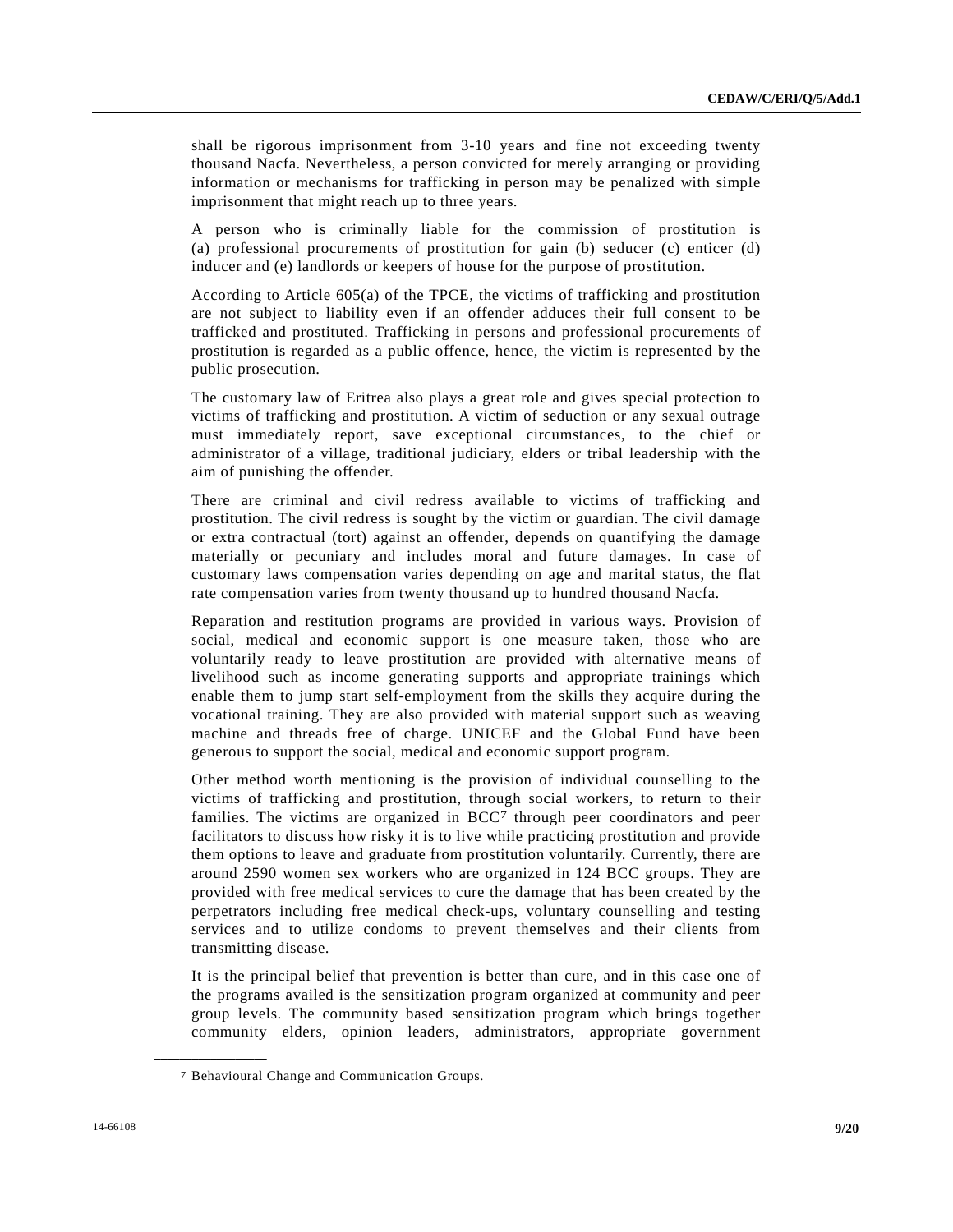institutions including the Police and legal persons, and civil society organizations among other NUEW, NUEYS<sup>8</sup>, NCEW<sup>9</sup>, Teachers Association, Doctors and Nurses Association etc., to strengthen awareness on the negative effect of prostitution and that families, communities and teachers are advised to prevent any person not to drift into prostitution. Thus, they play a promotional role to prevent and discourage prostitution and trafficking.

#### **Participation in political and public life and decision-making**

11. It is women's constitutional right to vote, to elect and be elected in national and regional elections. They have the right to participate in policy formulation through the proper institutional channels i.e. regional and national assemblies. To make the election of women to public life more effective and meaningful, gender resource centre was established.

The NUEW has benefitted from the gender resource centre library, conference hall and training rooms equipped with audiovisual and sound systems, computers, software packages, Internet facilities, books, and furniture, to identify areas of research to enhance the National Gender Database.

A gender training curriculum has been developed, a training of trainers conducted and as a result a series of training at different levels for various female and male population in the public sector have been conducted.

Using this opportunity the capacity of NUEW, as the national women's machinery, and other public sectors is strengthened to advocate for gender equity and has been targeting women, to equip them with skills for higher ladder of occupation. Leadership capacity workshop to enhance women's designation has been one of the major programs NUEW to upgrade the skills of women and prepare them for leadership position. The topics covered in the training include: presentation skills, report writing, project management, participatory monitoring and evaluation, basic principles of finance, CEDAW, CRC, NUEW organizational tools, the essential skills for running a campaign, public speaking and message development are some the tools.

The basic principles of establishing a chapter and facilitating meetings, conferences, etc. is to ease the burden of women in their caring role where the GSE has enacted laws related to maternity leave, public childcare facilities. Mobilizing women to give their votes to women, to ensure the continuity of women representation and maturity of women to overcome the structural discrimination is to come to a reality.

Besides, the NUEW always urge that women should constitute at least one third of any public formation.

12. Eritrean women have the right to organize in women's civil association, based on the Eritrean laws of establishing non-profit civil association who can have access of funding and resources. Any women's organization as long as it does not conflict with the public interest is applauded.

<sup>8</sup> National Union of Eritrean Youth and Students.

<sup>9</sup> National Con-Federation of Eritrean Workers.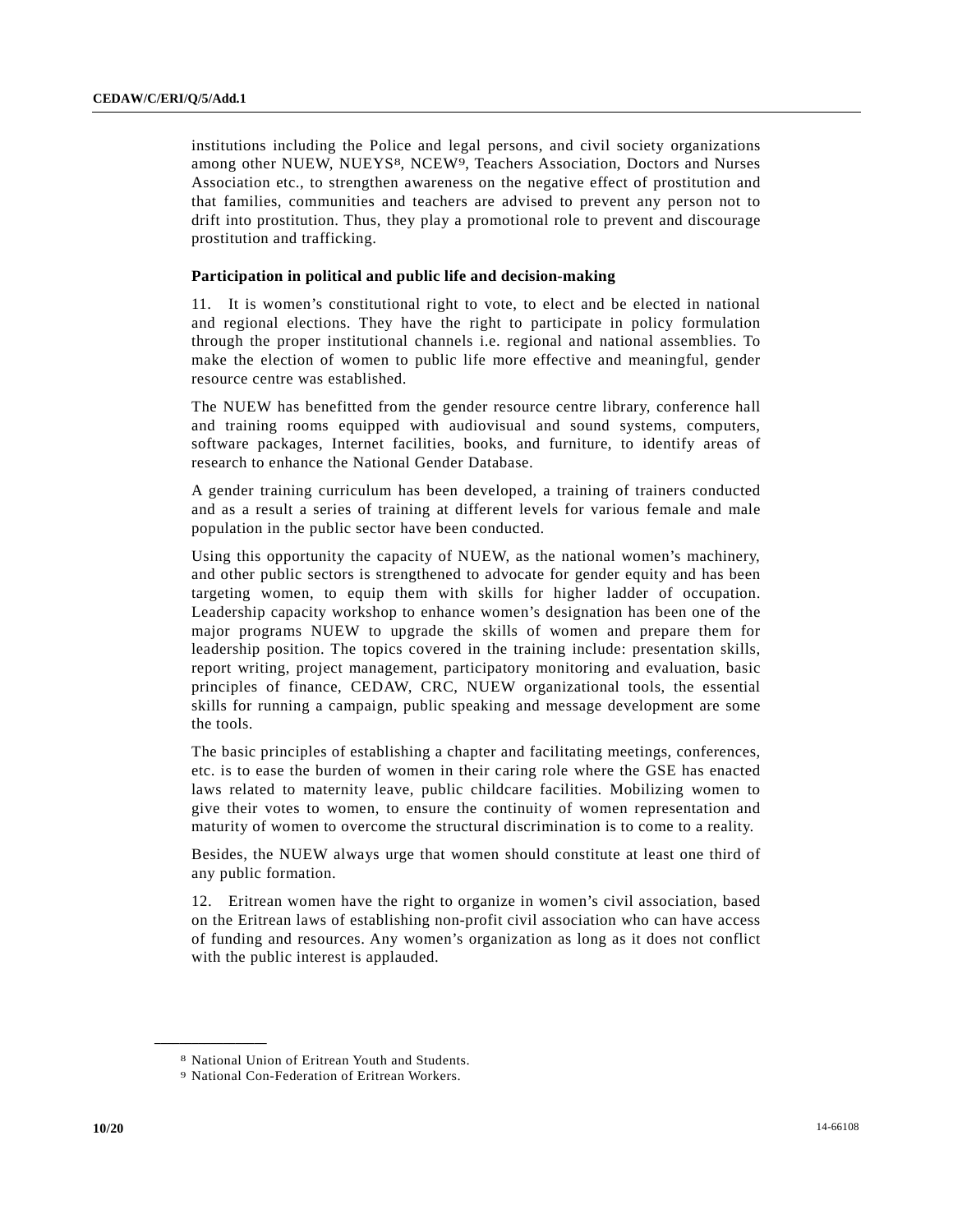# **Education**

13. The National Education Policy of 2010 stipulates:

 "Our education system aspires to produce all around citizens along with a firm commitment to country, people and social justice. This aspiration includes the development of creative and productive individuals who are capable of contributing towards the attainment of a modern, competitive, harmonious and self-reliant Eritrea".

The Policy underlines the MoE's commitment on reaching the unreached and the goal for creating a literate society that can promote and facilitate good quality education to all children and at all levels. In line with this policy, the government built schools at different levels of kinder garden, elementary, middle, secondary and tertiary level. The increase in the number of schools and the enrolment of girls can be seen in the following table:

| Sr | Year      | Elementary | No.Fem.Stu | Middle | No.Fem.Stu | Secondary | No.Fem Stu |
|----|-----------|------------|------------|--------|------------|-----------|------------|
| 1  | 1991/1992 | 214        | 44 690     | 59     | 66 566     | 19        | 13 34 6    |
| 2  | 2000/2001 | 667        | 94 809     | 142    | 84 603     | 43        | 23 5 9 6   |
| 3  | 2011/2012 | 875        | 137 049    | 315    | 74 812     | 92        | 40 216     |

**Table 2**: Number of schools and female enrolment

*Source*: *MoE*

Although the number of schools have been increasing tremendously (from 214 to 875), they could not satisfy the needs of the potential student population. Therefore, there is the need of increasing the number of schools to reach the different parts of the country, especially the remote areas. However, the trend of development is positive and has proved progressive growth. For instance, in 1991/92 school year the female population was 109,900 out of these 13,346 girls (12.2%) were enrolled in secondary school. In 2000/01 and 2011/12 the female population at the age 14-18 was 139,679 and 149,152 respectively. The enrolment was 23,596 (16.9%) in 2000/2001 and 40,216 (27%) in 2011/2012. These figures can show us clearly the increase in female participation in secondary school as the number of schools increases. The government of Eritrea is working very hard to build more schools in villages so that all children will have access to education.

**Table 3**: Elementary level: Flow Rates by sex (2009/2010-2011/2012)

|         | Promotion% |                  |       | Repetition% |                  |       | Drop out% |     |               |
|---------|------------|------------------|-------|-------------|------------------|-------|-----------|-----|---------------|
| Year    | F          | $\boldsymbol{M}$ | Total | F           | $\boldsymbol{M}$ | Total | F         | M   | Total         |
| 2009/10 | 84         | 80.7             | 82.2  | 11          | 13               | 12    | 5.        | 6.3 | 5.7           |
| 2010/11 | 85.5       | 82.5             | 83.8  | 10.3        | 12.1             | 11.3  | 4.3       | 5.4 | 4.9           |
| 2011/12 | 84.2       | 81.1             | 82.5  | 11.5        | 13.4             | 12.6  | 4.3       | 5.5 | $\mathcal{D}$ |

*Source*: *MoE*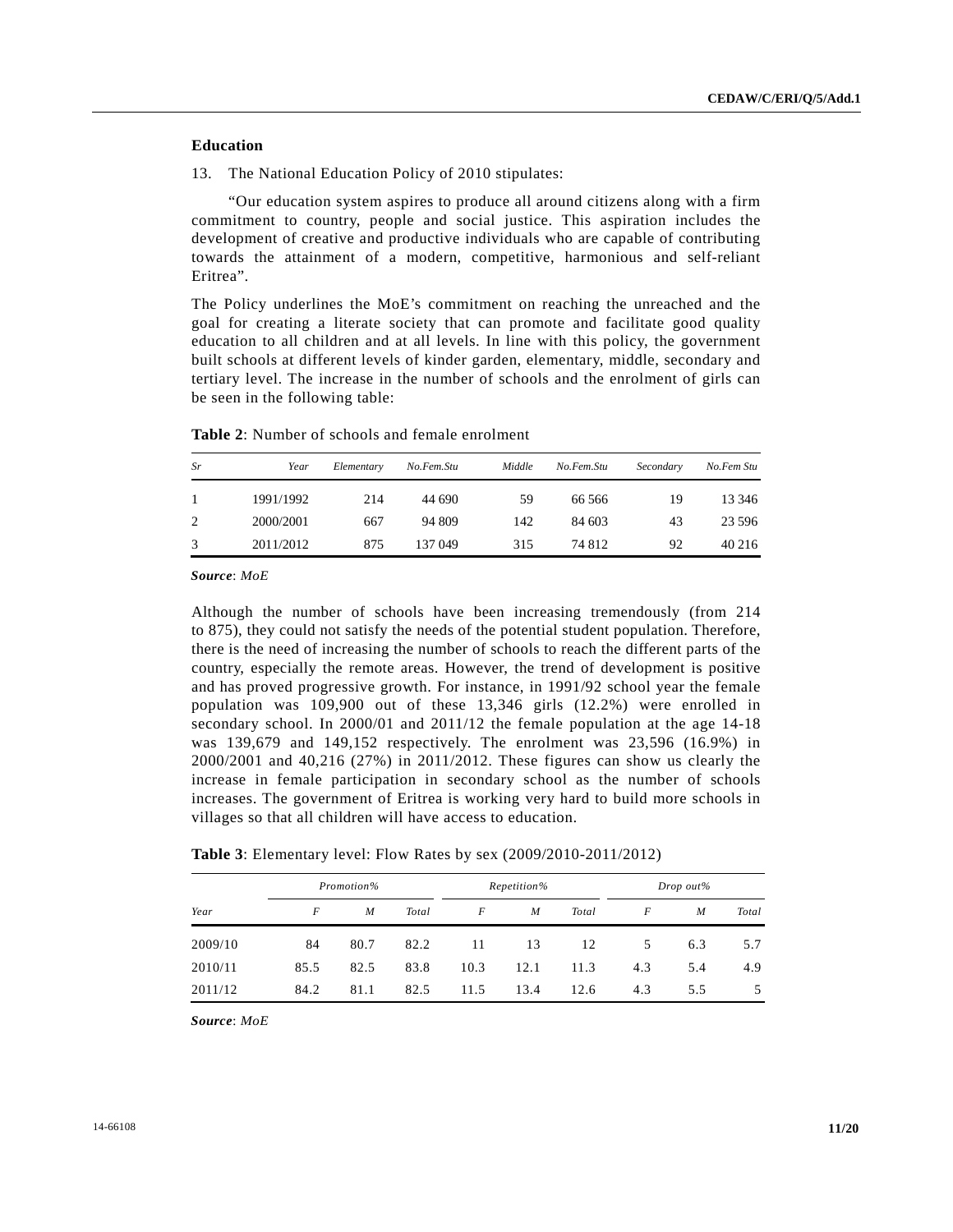The general promotion rate in the elementary level rose from 79.7 in 2007/08 to 82.5 in 2011/12. The promotion rate of females has been constantly above that of the males with females scoring 3.1% higher than males. Both the drop out and repetition rates are greater in males than in females.

|         | Promotion % |                  |      | Repetition % |                  |      | Drop Out % |     |     |
|---------|-------------|------------------|------|--------------|------------------|------|------------|-----|-----|
| Year    | F           | $\boldsymbol{M}$ | T    | F            | $\boldsymbol{M}$ | T    | F          | M   | T   |
| 2009/10 | 86.9        | 80.2             | 83.2 | 9            | 12.7             | 11.1 | 4.1        | 7.1 | 5.7 |
| 2010/11 | 86.9        | 81.1             | 83.7 | 8.8          | 12.6             | 10.9 | 4.4        | 6.3 | 5.5 |
| 2011/12 | 84.3        | 76.9             | 80.2 | 10.8         | 15.9             | 13.6 | 4.9        | 7.2 | 6.2 |

**Table 4**: Middle Level: Flow Rates by Sex: 2009/2010-2011/2012

*Source*: *MoE*

Promotion rate of females in the middle level has remained higher than males. Aside from the dropout rates, the repetition rate among males is comparatively higher than females and the trend of increment is continuing.

|         | Promotion % |      |       | Repetition % |      |       | Drop Out % |     |       |
|---------|-------------|------|-------|--------------|------|-------|------------|-----|-------|
| Year    | F           | M    | Total | F            | M    | Total | F          | M   | Total |
| 2009/10 | 83.6        | 76.7 | 79.6  | 8.6          | 14   | 11.8  | 7.8        | 9.3 | 8.6   |
| 2010/11 | 84.3        | 79.5 | 81.5  | 8.2          | 12.4 | 10.6  | 7.5        | 8.1 | 7.8   |
| 2011/12 | 84.2        | 77.8 | 80.5  | 7.5          | 12.3 | 10.3  | 8.3        | 9.9 | 9.2   |

**Table 5**: Secondary Level: Flow Rates by Sex: 2009/2010-2011/2012

*Source*: *MoE*

Promotion rate among females in the secondary level is far better than males. The previous occurrence of high female dropouts due to marriages and other social, economic, cultural and geographic barriers has greatly reduced.

Following are the major plan of action taken by Ministry of Education and various stakeholders, including National Union of Eritrean Women (NUEW), National Union of Eritrean Youth and Students (NUEYS), Local administrations, community based organizations and other local and international actors.

- Gender awareness training materials developed in order to sensitize the communities about gender issue and girls and women's education in general and the socio-cultural practices that hamper the participation in particular.
- Guidance and counselling provided to help girls overcome problems that would affect their education.
- Boarding schools and hostels built and used for girls with emphasis on remote area, as well as for nomadic and semi-nomadic communities.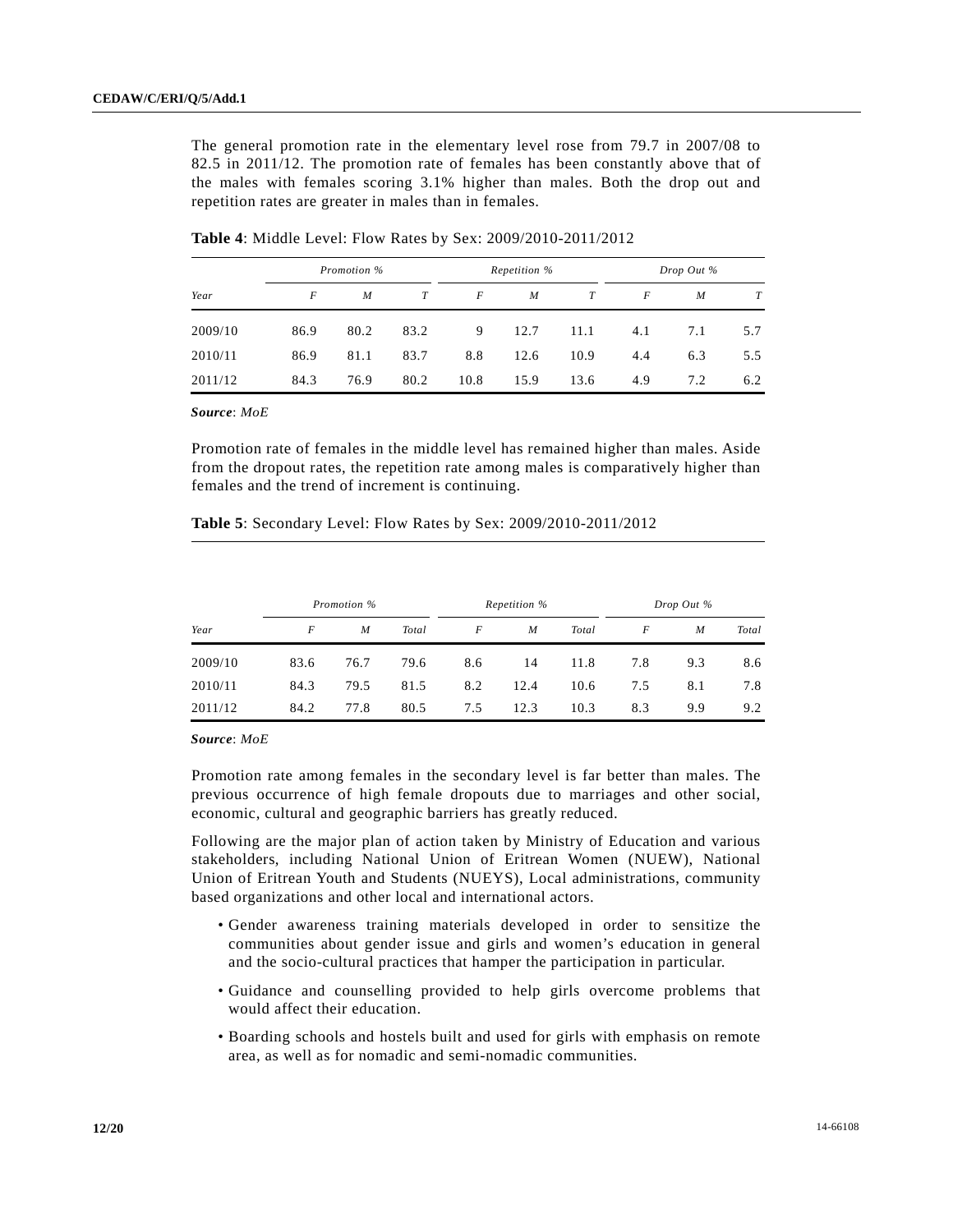• Gender committees established in almost all middle and secondary schools in order to identify girls problems and aware gender issues within their respective schools and communities.

Take affirmative action to girls with particular socio-economic difficulties and from disadvantaged minorities to remedy their difficulties through preferential criteria of enrolment, especially in higher learning and vocational trades, as well as providing financial support. This includes conducting tutorial classes to identified girls in need of support in core subjects. The NUEW provide sanitary pads to solve the challenges that girls and women face during menstrual period which affects absents from classes. Moreover, bicycles were provided for those who travel long distances from home to school. In addition, life skills and sex education is provided with in their respective schools.

Domestic work specifically fetching water was identified as one of the main burdens for girls that hinder them from going to school specifically in rural areas. To solve this problem the NUEW initiated a project called donkey and canvas providing poor women with a donkey and water canvas, so that the family members would share the burden of fetching water and enabling girls to go to school. From this successful project over 11,000 poor families became beneficiaries.

Availing micro credit for poor families and for female-headed households was also a means of promoting girls to attend school. Moreover, there are animal fattening income generating projects for poor women so that they can support their family and enabling their children to school. The ministry of education also provides scholarships for poor girls. The NUEW provides uniforms, soaps, pants and sanitary pads for free to the poorest girls.

Affirmative action has been taken for girls in enrolling teacher training institute and education department in colleges in order to recruit more female teachers that will provide role models.

The national media and adult education media are used to train and mobilize campaigns for the community at all levels to foster positive attitudes regarding the social and economic values of educating both boys and girls.

14. The Ministry of education has prepared a Communication Strategy to improve access to girls education. Some of the contents of the document are:

- The reality in Eritrea: Challenges and Opportunities
- The Gender Gap
- Why Are Girls And Other Disadvantaged Groups Not In School?
- The Role of Communication

Moreover, the document shows the following strategy to be used:-

 1. Create partnerships for a **Coalition for Change** (for advocacy and action at all levels)

 2. Enable **social** and **community mobilization** and **capacity enhancement** (for community involvement and grassroots action)

 3. Develop **communication campaigns** and interventions in all **relevant media** (for influencing change of attitudes and behaviour)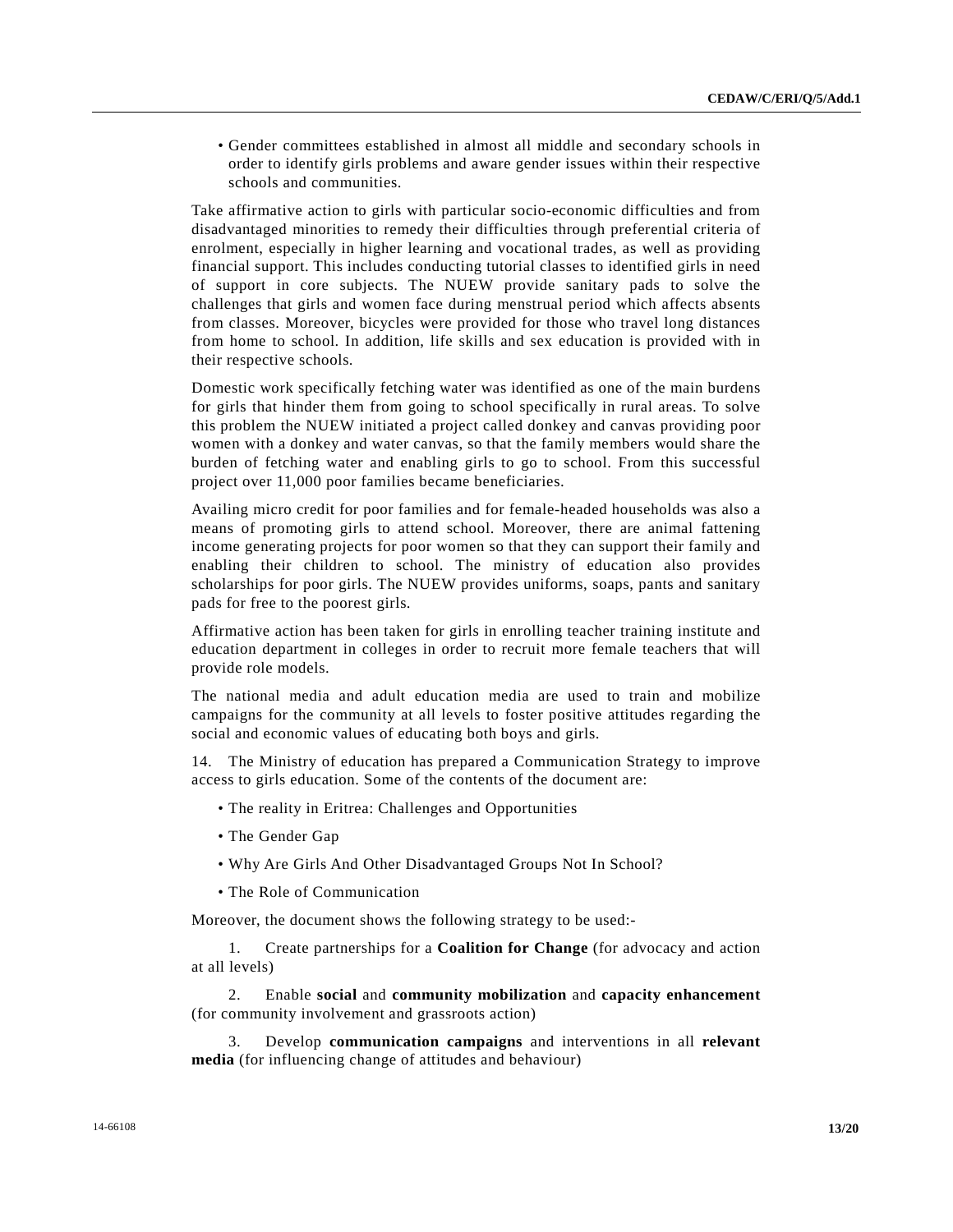A coalition consisting of key stakeholders and partners created to build on existing initiatives and create synergy of purpose on the theme of girls' education. This Coalition include senior representatives from key Ministries, Development Agencies, the Private Sector, The National Union of Eritrean Youth and Students, the National Union of Eritrean Women, Teachers' Association, PTAs, National Confederation of Eritrean Workers, International NGOs, Adult Literacy Programmers, Newspaper editors and publishers, TV and radio programmers from all channels etc.

The purpose of this Coalition for Change was to build ownership about the movement and plant the seeds for a truly broad-based Social Mobilization programme. The Coalition pledged commitment for increasing girls' education and advocate for relevant policies and programmes, advocate for girls' education both within their own organizations and in public forums; shared and built upon each other's experiences; shared important and relevant studies/reports/research papers among all members. The Coalition use the appropriate communication materials developed for the movement in all major activities/programmes/events and built consensus and advocated to reach the objectives.

The members of the Coalition MOE, MOH, the National Union of Eritrean Women and Youth Association are involved in developing materials as well as disseminating important information through seminars, workshops and conferences. Advocacy tools were developed to make the Movement a dynamic social change initiative.

In addition to this, the national mass media played a critical role in creating an alternative reality which people can aspire to. Positive, empowering stories of girls who have completed their studies and are economically independent; role models and icons in society who can inspire and motivate others have been the creative themes of the campaign. The mass media campaign covers Radio spots, TV spots, Billboards and Posters. Programmes on the national media and adult education media broadcasted frequently on prime time on all channels at least once a week. The communication materials focus on creating an enabling environment with specific messages targeted to girls and their communities.

Social mobilization for girls' enrolling in schools and completing their education requires a participatory process conducted at the village levels. Based on this principle, the National Union of Eritrean Women created gender committees in secondary schools in order to reach the communities at the grassroots level and spread the required information across the country. The process was conducted through these gender committees in the form of facilitated dialogues with the community at regular intervals.

The community dialogue facilitators were from girls and boys students, parents (from mothers and fathers), teachers and directors. Facilitators conducted regular community meetings and sensitization sessions with local community elders, religion leaders, PTA members and parents whose children do not attend school, and boys and girls students. The purpose of these meetings focused on the importance of girls' education to break the cycle of poverty and other problems which hinder girls from attending and continuing their education and empower each girl. Positive role models were used as examples to motivate and inspire parents to commit themselves to send their girls to school. Parents who sent their girls to school in spite of difficulties were encouraged to address their experience in group meetings and get rewarded for the practice pursued.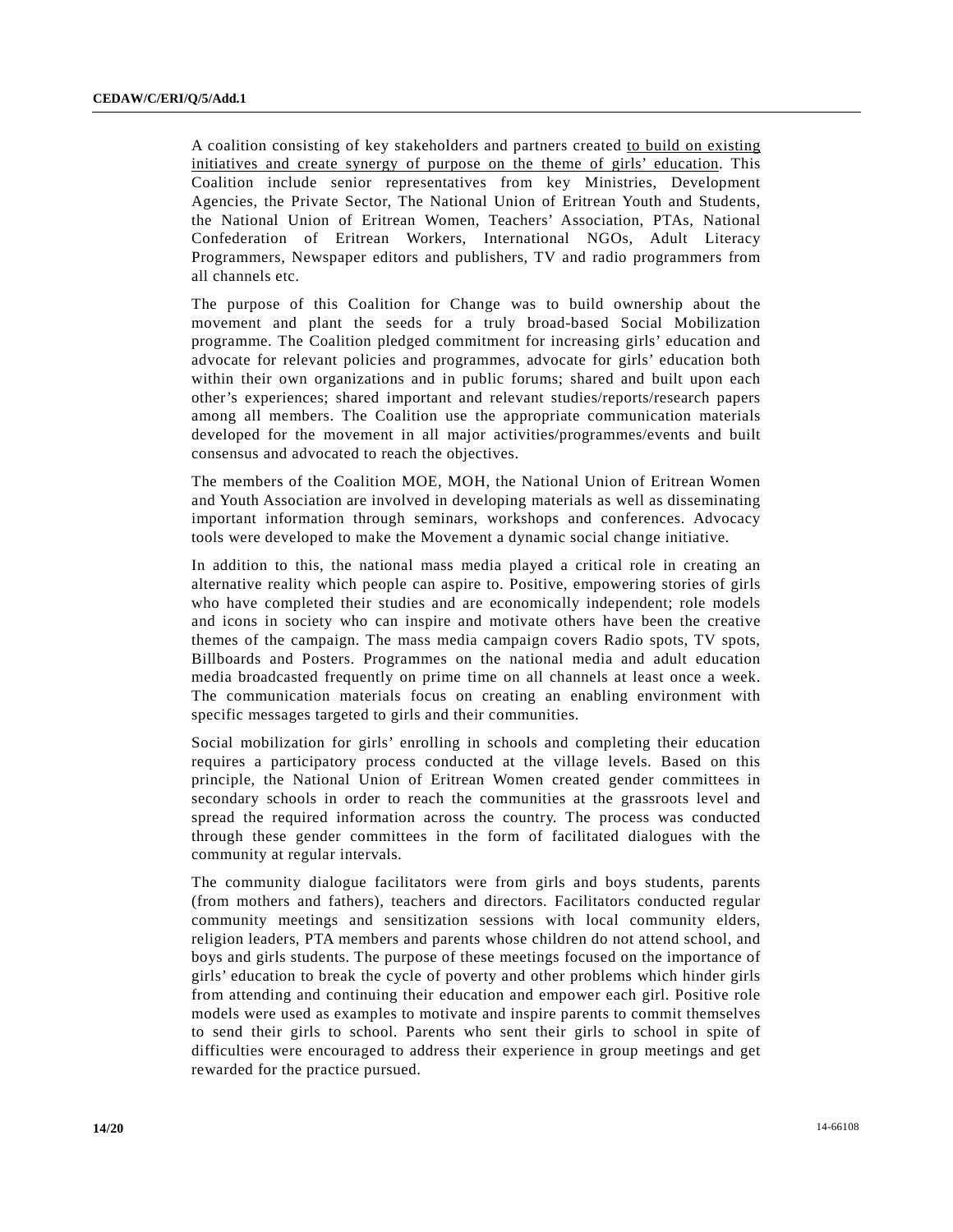Such meetings are conducted in the form of dialogues and conversations rather than one-way speeches and presentations. Communities were able to articulate their problems and discover solutions through interaction with each other and the facilitators.

With regards to the curriculum, measures have been taken to address violence against women and gender-stereotypes in school text-books. All text books had been revised and engendered. In implementing the text books a gender fair teacher text book developed, published and teachers were trained. In addition, one subject on gender fair teacher is added in the teacher training institute

With regards the inclusive education policy, in Eritrea, it is conceptualized as a means to achieve the goal of social justice in education. In order to fulfil the equal right to education for ALL, there is a need to ensure that the National Education Policy (MOE, 2003, draft) is implemented as an enabling policy which ensures that there are appropriate measures to address all those barriers that restrict opportunities to access education, participate on an equal basis, and learn according to one's potential. This requires the recognition that policy and practice will need to be diversified enough to reach out to those whose living conditions, learning potential or life style do not fall neatly into the category of "mainstream". Only when these issues are addressed, equity can be achieved.

In order to sharpen the focus of the "all-inclusive" basic education, as stated the National Education Policy, the Policy and Strategy on Inclusive Education in Eritrea proposes that inclusive education should be understood as a process of addressing and responding to the diverse needs of ALL learners. This process involves the identification of barriers to presence, participation and learning created by policies, practices and cultures, and developing appropriate responses to remove or minimise the barriers.

The Policy and Strategy on Inclusive Education highlights the need for collaboration and effective co-operation across education sector, and between the different sectors, to ensure the needs of currently disadvantaged groups. The Policy and Strategy also proposes strategic actions in the areas of curriculum and assessment, teacher education, educational support and school-based development so as to focus on quality improvement within education.

Important to remember

As a pilot project it is exercised in 25 schools. In each school two classrooms are arranged for disabled children. In the meantime intensive training is provided for teachers training institute graduates including training on sign language. Through these exercises the Ministry of Education is working to implement the inclusive education policy.

#### **Employment**

15. Eritrea is signatory to seven ILO's core conventions, the basic rights of workers and employers in Eritrea are thus compatible with international labour standards. Moreover, the fundamental labour rights enshrined in the labour proclamation No. 118/2001 are in line with the basic requirements provided within the international obligations of Eritrea including the universal human rights declaration. The Ministry of Labour and Human Welfare strives to promote the basic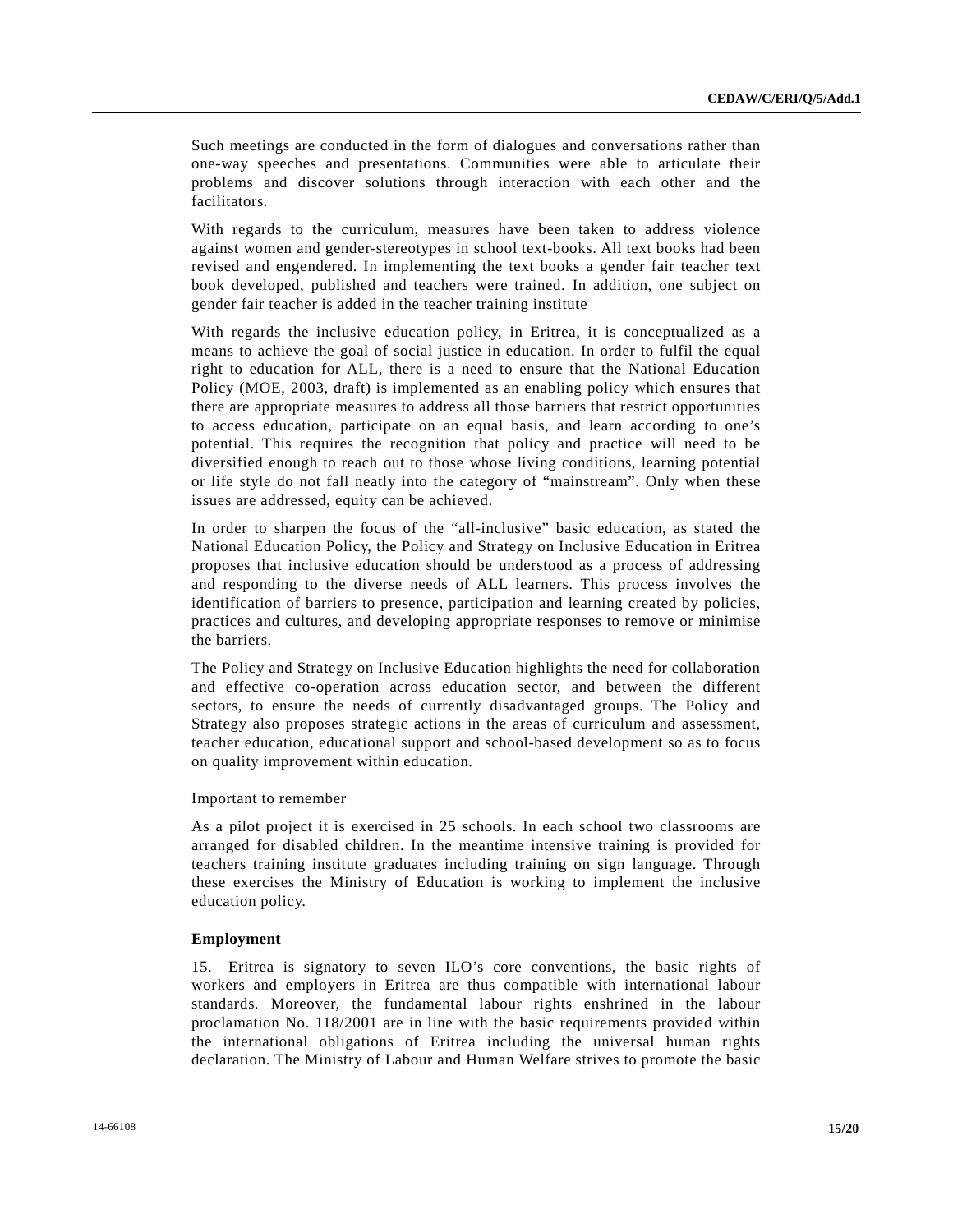rights at work such as freedom of association and the effective recognition of the rights to collective bargaining; the elimination of all forms of forced or compulsory labour; the effective abolition of child labour and the elimination of discrimination in respect of employment and occupation.

Under Article 3(6) of labour proclamation all establishments i.e. manufacturing, mining and quarrying, agriculture, social and personal services including domestic works, construction etc… are subject to labour inspection. Inspectors are empowered in ordering employers to take corrective measures.

Discrimination based on sex is totally prohibited under Article 65(1) of the labour proclamation, and Article 41(2) promotes equality of remuneration for different types of work of equal value and these has been effective since 2001. In most cases wages are set by collective agreement regardless sex for private sector and through the civil service administration for public enterprises based on the principles of equal remuneration for men and women workers for work of equal value.

Employment of girls among 14-17 is totally discouraged by the policy and principles of compulsory basic education for all. All children are supposed to be at school and those who are somehow employed are allowed for specific light jobs (family farms, livestock herding, apprentice, petty trade, etc.) and are therefore not exposed to hazardous high risk activities. The list of hazardous activities prohibited to girls and boys under the age of 18 are specified under Article 69 of the labour proclamation, suffice to tackle due exposure if any. The rural girl also it is a must to attend primary school; she cannot have leisure time because whatever free time she gets, is preoccupied with the domestic chores. And this is something that could be solved with the overall economic development of the rural area.

With technical assistance of the ILO, the Ministry of Labour and Human Welfare has introduced a pilot project, known as local economic development (LED), aiming to promote self-employment for women, is underway.

16. "Force labour" according to the labour proclamation Article 3(17) is defined as any work performed involuntarily merely because of someone's influence as the result of his holding a public office or traditional status of chieftaincy; however, compulsory national services, normal civic obligations, labour provided for in the penal code, communal services and services rendered during emergency may not regard as a forced labour. According to the ILO convention No. 29, "Normal civil obligation" is specifically mentioned as exception from its scope, namely; compulsory military service, work or service in case of emergency and minor communal service. Our Constitution asserts, citizens must complete their duty in national service, which is categorically similar to the normal civic obligation of ILO. Therefore, neither forced nor compulsory labour has been exacted, contrary to the provisions of international standards and violation of force labour ILO Convention Nos. 29 and 105.

In tackling the socio-economic problems emanating from the long years war and drought, the national assembly of Eritrea had promulgated a declaration, known as Warsai Yikaalo Campaign. Through this campaign, Eritrea achieved incredible outcome in its self-reliance policy, i.e. in reforestation, soil and water conservation, construction, poverty reduction programs, literacy campaigns, public health promotion, etc. ... besides, post-war development programs is practiced by several countries, including post WWII Europe, via the marshal Plan declared by the US.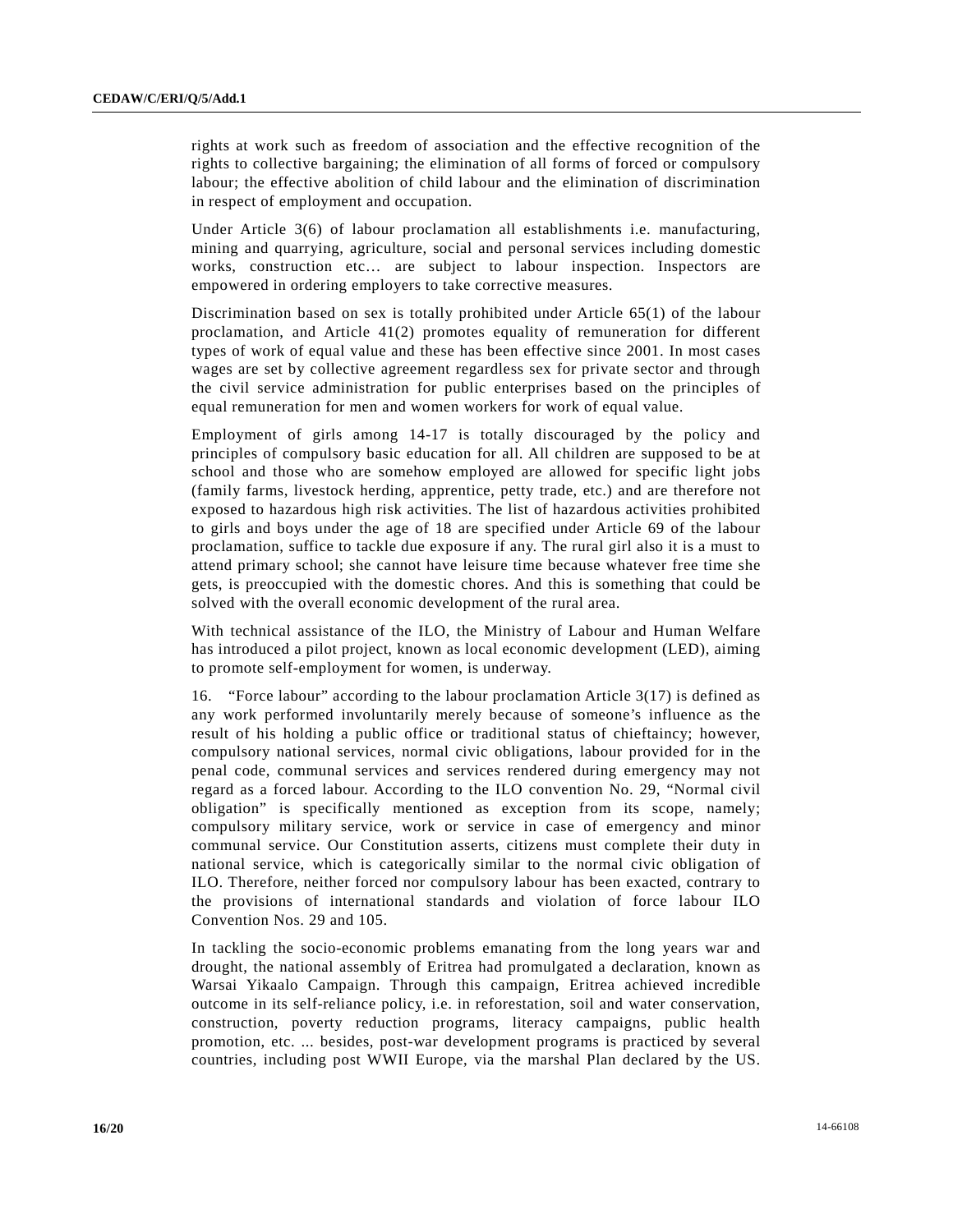Hence, contributing for the communal development and public safety, reconstruction own country, denounce beggary and "aid" working for self-reliance is a divine thing to do in one's young life and is not considered as a forced labour.

Obviously, by virtue of Article 6-8 of the national service proclamation of Eritrea No. 82/1995, all citizens who attained the age of 18 and above shall have the obligation to render national service for eighteen month. Nonetheless, due to the nowar-no peace situation in Eritrea; which the United Nation is equally responsible for not settling the border conflict and for not implementing the Hague resolution of the dispute and for abstention on the illegal occupation of our territory; the service obligation of all citizens, to the interest of national security, might go beyond the stated time zone. The number of the female conscripts and even male conscripts cannot be disclosed for obvious reasons; nonetheless, female conscripts hold 50% of the total. SAWA-Warsai Yikiaalo training Centre is primarily a precollege one year academic training combined with national service military training. Girls attending this college do not face harassment, intimidation or violence, simply because it is against our laws and traditional values, no record has been filed.

#### **Health**

17. Good maternal and nutrition during pregnancy and location is important for the health and reproductive performance of women as well as the survival and development of the babies. Malnutrition during pregnancy could result in low birth weight babies or prematurely among other things that contribute to infant morbidity and mortality. In this regard, the following actions were taken on:

1. Adequate diversified food intake during pregnancy and lactation

 2. Antenatal follow-up for pregnant mothers at antenatal clinic at least four visits for.

- Check-up of their haemoglobin level
- TT vaccination
- Monitoring their weight
- Check-up for malaria-endemic area
- Distribution of impregnated bed nets for all pregnant mothers in malariaendemic areas
- Promoted core message on birth-spacing
- Counselled for optimal breastfeeding their infants after delivery

 3. Iron/folic acid supplementation during pregnancy and 2 months after delivery that could prevent risk of low birth weight abortion and foetal damage

4. Promotion of consumption of iodized salt in the family

 5. Fortified food supplementation or pregnant and lactation women at risk areas of malnutrition through all health facilities.

#### Supporting protocols

- Micronutrient (vitamin A, iron) supplement guidelines developed
- Maternal and infant feeding guideline and promotional materials developed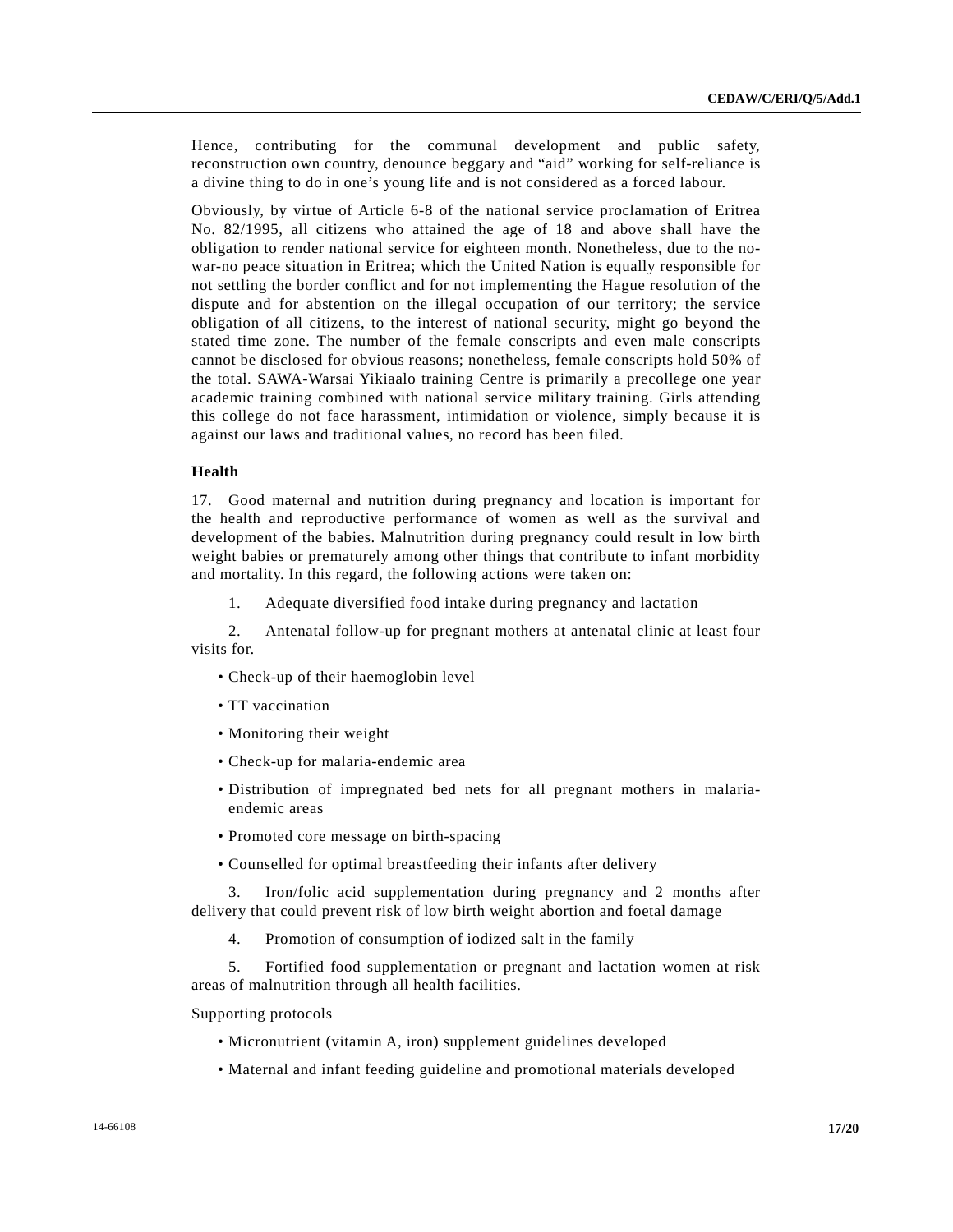- Promotional materials developed
- Advocacy on mass media, sensitization and training at community level on maternal and child nutrition is ongoing.

Result of implementation

- Coverage of iron/folic supplementation 80%
- Universal salt iodized coverage 95%
- Women(15-149) of age with body mass index (BMI) less than 18.5  $Kg/m^2$  is 21(EPHS 2010)
	- Low birth weight 7.4

Under-age pregnancy

Childbearing age has declined over the time from 23% in EGHS 1995 to 14% and finally to 11% in EPHS 2010. This is a decline of 39% and 29% during the period of 1995-2002 and 2010 respectively.

#### **Rural Women**

18. National development policy of Eritrea gives priority to the disadvantage population in the rural area, following bottom top approach, closing the gap between the rural and urban. Hence, new health facilities, Primary and KG schools, roads and bridges, transport services, potable water pumps or taps, "*Adhanet*" baking ovens (energy saving improved traditional oven), toilet facility in most of the villages etc. have been put in place, which benefited girls and women in the rural remote areas. Because of the immense program of infrastructural reconstruction, interconnectivity by roads and mobile telephones has reached the hard to reach areas. Resettling scattered villages thereby establishing large towns enjoying education, health, communication and other facilities is one of the successful development programs undergoing in the rural areas. The other effective measure is the provision of agricultural tools, high breed seeds, plots of land, technical assistance, goats chickens, donkey and water canvas etc. to women in rural areas, which has empowered them to become self-sufficient.

It is true that in many developing countries large part of the population lives in agrarian settings and is highly dependent on agriculture as the main source of living. This is true for Eritrea where agricultural production and mainly crop production is predominantly rain-fed and is characterized by subsistence farming. The farm production cycle is dependent on the rainy season and as the result agricultural output is susceptible to variations in rainfall.

| Sn | Land category          | Females | Males  | Total  | Female % |
|----|------------------------|---------|--------|--------|----------|
| 1. | Housing land (tiesa)   | 5 3 2 0 | 10.540 | 15 860 | 33.5     |
| 2. | Commercial agriculture | 75      | 376    | 451    | 16.6     |
| 3. | Commercial enterprises | 305     | 1 068  | 1 373  | 28.6     |
|    | <b>Total</b>           | 5 700   | 11 984 | 17 684 | 32.2     |

**Table 6**: Land distributed to male and female heads of households 2010-2013

*Source*: *MoELW*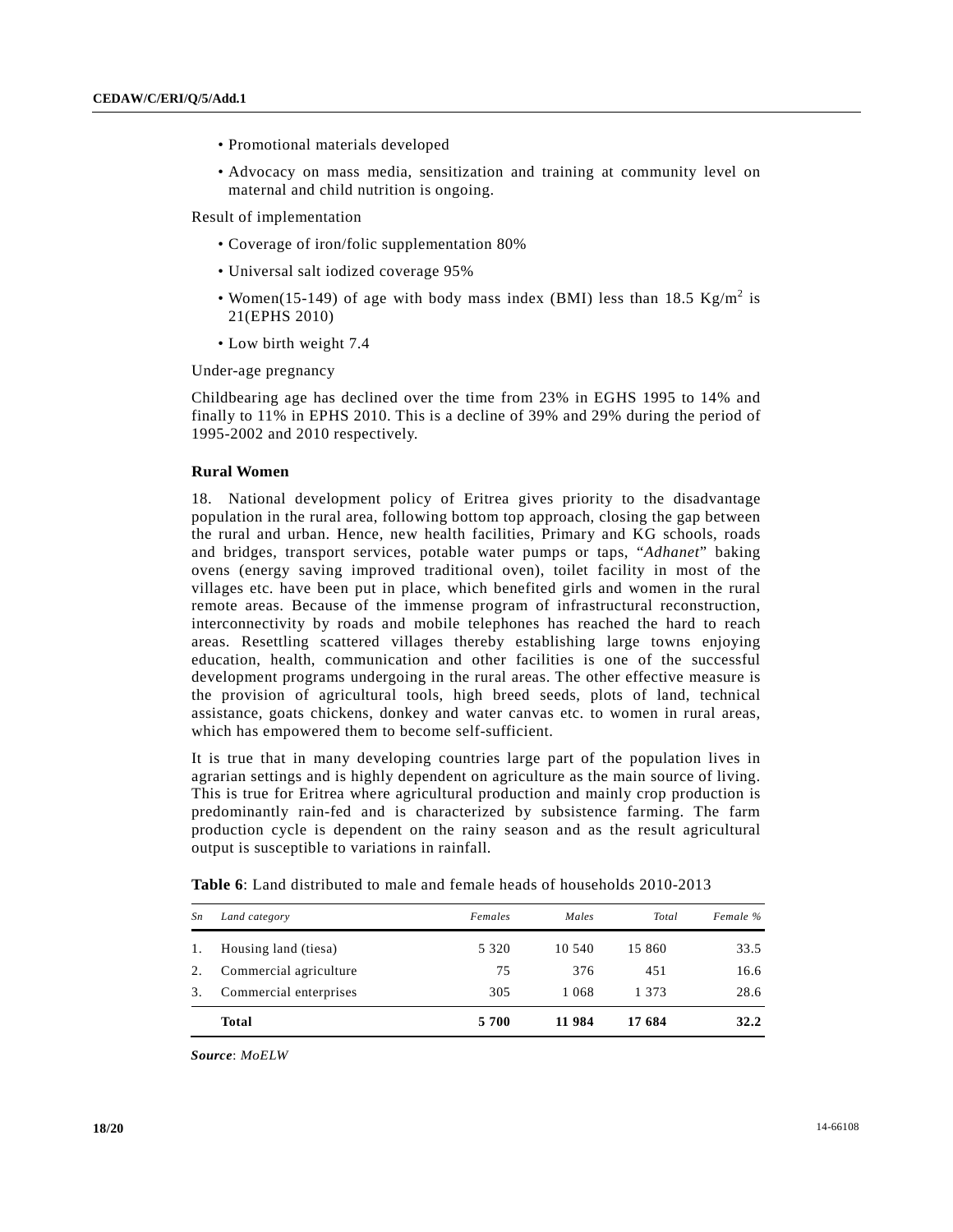Women heads of households have 32.2% access to land distributed for various purposes during the four years period. Comparatively speaking the lowest rate in terms of accessing land by women was for commercial agriculture purposes. This is dependent on the entrepreneur capacity of women to invest in commercial agriculture.

In practice, land is allotted to the husband and wife in the name of the head of the household. In the event of divorce, each of them is allotted her/his separate farmland. Land for housing is traditionally known as "Tessa-land". Every citizen over the age of 18, irrespective of gender and other diversities, has the right to residential Tessa land holding in her/his village of origin, and in the case of married couples in the village of origin of one of the spouses, depending on their choice. The common practice is to get land for residential housing in the village of the husband, but there are those who choose land in the village of the wife instead. This is based on existing or potential comparative advantages of the wife's village of origin to the husband's village of origin. The later seems to be on the increase in recent times in particular when the wife's village of origin is closer to urbanized areas with higher prospects for economic development.

# **Women in Detention**

19. In Eritrean context, detention or prison is practiced for the aim of correcting and rehabilitation a citizen. Any person woman or man who trespasses the law shall be detained to be corrected and integrated back to the society at later stage. All women prisoners have access to education, training, health services, safe drinking water, sanitation facility, adequate food and hygiene items, provision of KG, child care, proper service in case of child delivery, etc. etc.

The data of female prisoners requested could not be availed for obvious security reasons.

# **Internally displaced women, asylum seekers and refugees**

20. It has become global phenomena for asylum seekers and refugees especially from Africa instigated by the brain drain policy of the west, recurrent poverty, civil war and boarder aggression and conflict etc. To minimize these phenomena, national and regional workshops have been organized to develop a common strategy to tackle human trafficking and refugee cases. Internal displacement in our country has been caused after the Eritrean sovereign land was trespassed by the Ethiopian aggression affecting the people in the border area. Women and children were victimized, nonetheless, due care was under taken by the GSoE, to handle the internally displaced citizens and meet their daily demands.

# **Marriage and family relations**

21. By principle under-age marriage is a practice that is not widely accepted. Concerted and strenuous campaign is underway by the MoH, MoE, MoLHW, by local governments and regional assemblies and the national union of Eritrean women to eliminate it entirely, not only the practice but also the notion of under-age marriage in certain remote villages and ethnic groups since it affects the health of the girl child, alienate her from education and from enjoying her child life. It is a matter of ensuring socio economic development and raising public awareness and with time it will be totally uprooted.